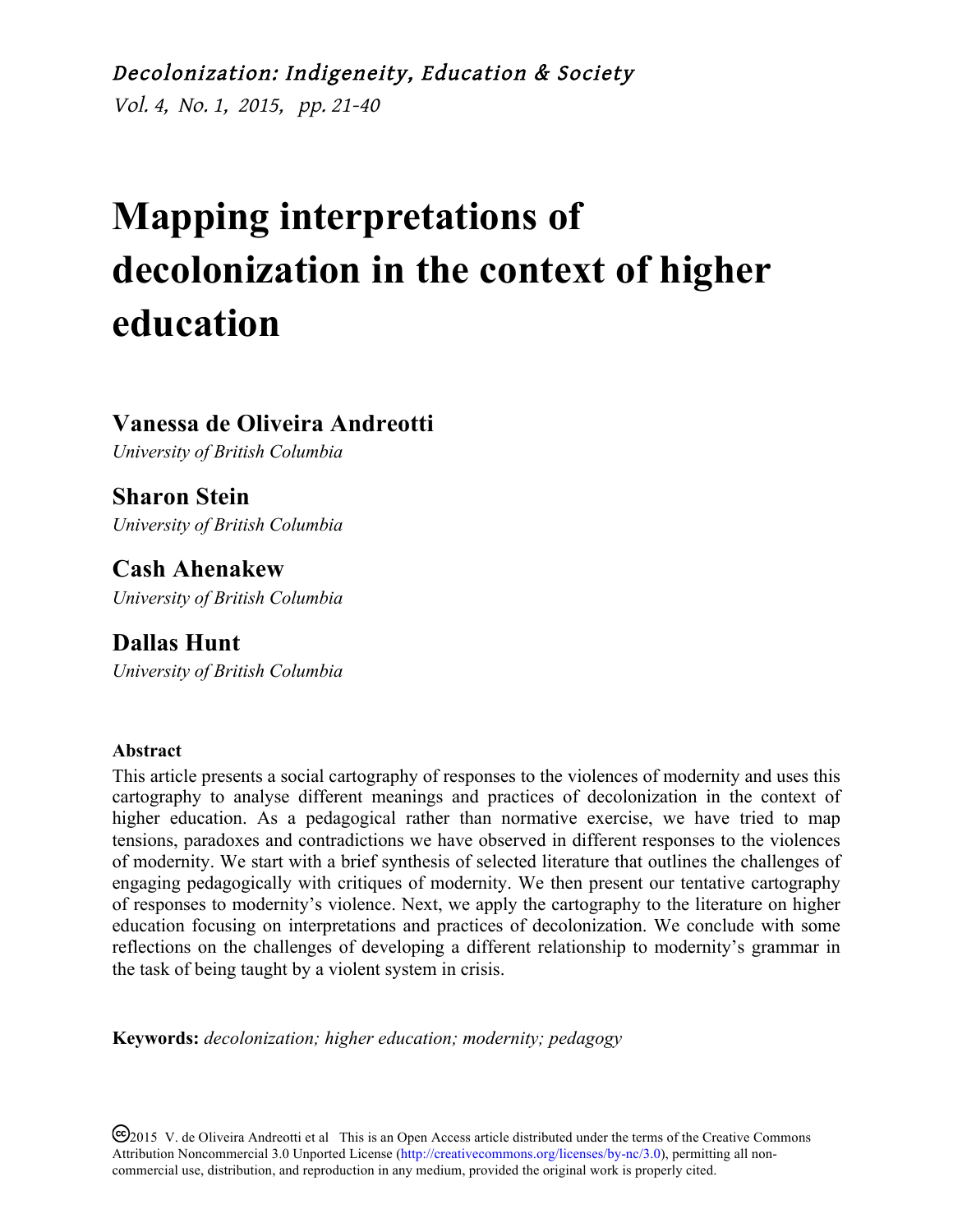## **Introduction**

As the inaugural editorial of this journal noted, "decolonization is a messy, dynamic, and contradictory process" (Sium, Desai, & Ritskes, [2012,](http://decolonization.org/index.php/des/article/view/18638/15564) p. II). This is so not only because the violences of colonization affect nearly every dimension of being, but also because decolonization has multiple meanings, and the desires and investments that animate it are diverse, contested, and at times, at odds with one another. Yet, in the face of the magnitude of the force, speed and devastating violence of colonization and interrelated systems of violence, there is an understandable impulse to suppress these contradictions and conflicts in order to collapse decolonization into coherent, normative formulas with seemingly unambiguous agendas. This tendency is only intensified in moments of crisis and unpredictability, which can leave little time and few spaces for exploring the complexities, tensions and paradoxes of decolonizing work without an immediate need for resolution, coherence and prescriptive action.

However, in the wider context of current social, economic, environmental, and existential crises, it is increasingly difficult to respond with coherence and consistency to unpredictable, short sighted, and often violent institutional changes, all of which may be signs of a system resisting its own collapse. We believe that the frustration that this process generates amongst scholars, students, and activists requires taking stock of a bigger picture to examine how modernity itself has conditioned the responses available to its own violence by naturalizing a grammar (i.e. interlinked ontology, epistemology and metaphysics) that captures and reinscribes our attempts to interrupt and resist it.

Thus, we believe that examining the complexities, tensions, and paradoxes that emerge in different decolonization efforts is vital pedagogical work. In our efforts to engage students and colleagues in discussions about the violences of modernity and the complexities and paradoxes that emerge in different processes and ideals of decolonization, we have started to use social cartography (Paulston, 2009) as a pedagogical tool to generate new vocabularies that can potentially lead to imaginaries beyond the naturalized grammar of modernity. According to Paulston, social cartographies offer a visual synthesis of different positions in tension, highlighting choices that are often made invisible in everyday arguments. In this sense, social cartographies are not meant to be neutral representations of reality, but situated snapshots of crossroads that can highlight different choices, and open new affective, discursive, performative and existential possibilities. In this article, we present a cartography of responses to the violences of modernity, discuss different pedagogical narratives that can be derived from it, and outline its implications for mapping different visions of decolonization in the context of higher education.

We cannot emphasize enough that our use of cartography is *pedagogical* rather than *normative*: our intention is not to categorize positions with which we agree or not, but to offer a visual representation of complex and juxtaposed spaces that we inhabit. Although the main description of the cartography may be initially read as normative, the various modes of interpretation, narrative and reconfiguration that cartography employs has a clear pedagogical dimension. It is our hope that the cartography we present in this paper will generate further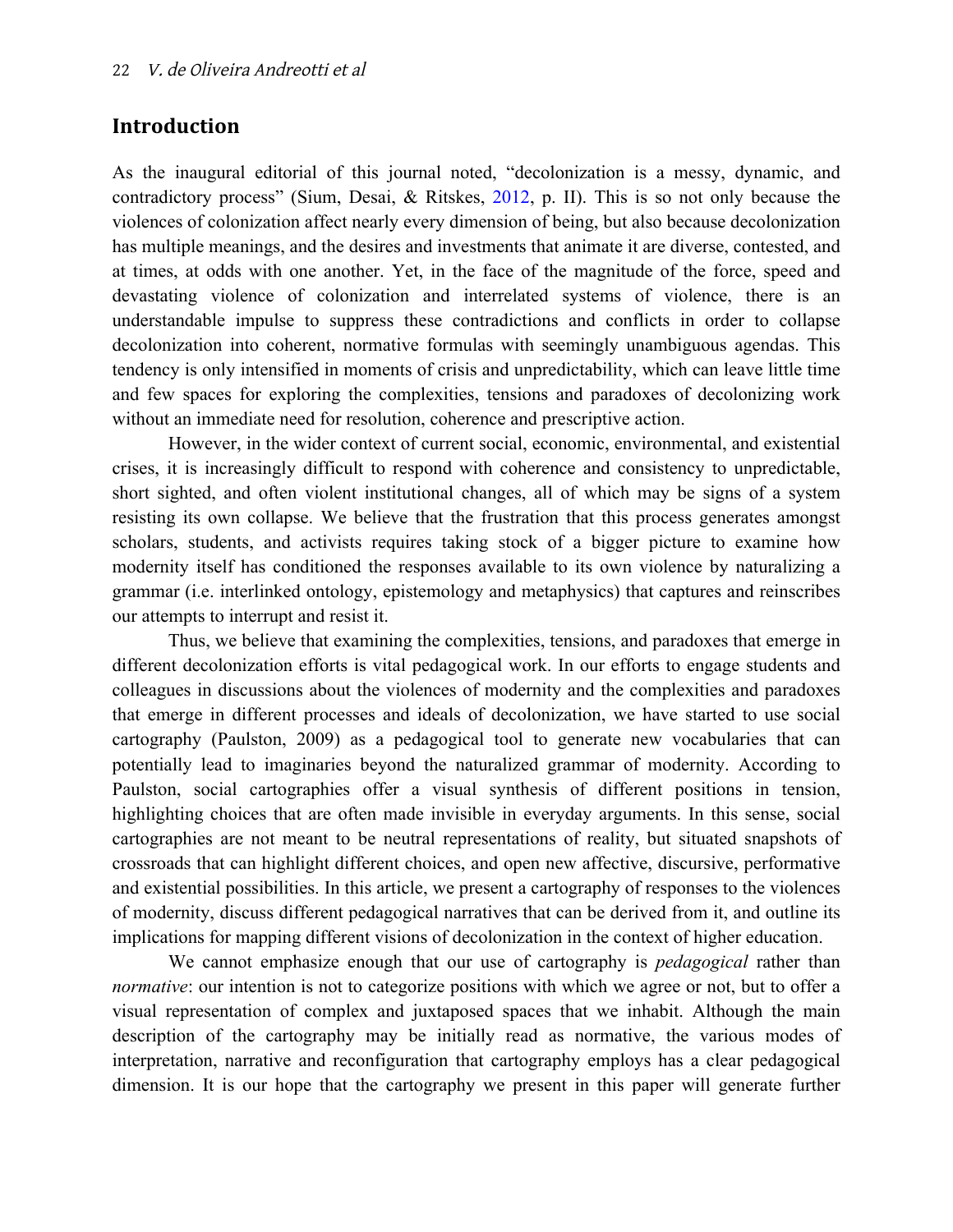conversations about the contradictory imaginaries, investments, desires, and foreclosures that arise in efforts to address modernity's violence and enact commitments to decolonization.

We begin the article with a brief synthesis of the critiques that have informed our understanding of the violences of modernity, which discloses the theoretical frames of reference from which our social cartography emerged.<sup>1</sup> We then introduce the pedagogical challenges that arise in introducing and addressing critiques of modernity in educational spaces. This section is followed by a presentation of the social cartography itself, describing its formation as a pedagogical tool. Next we outline the implications of the cartography for discussions of decolonization in higher education. We conclude with some reflections on the challenges of dwelling at the limits of (critiques of) modernity.

## **The pedagogical challenges of critiquing modernity**

Walter Mignolo's (2000a; 2011) work offers useful metaphors<sup>2</sup> that explain the difficulties of working pedagogically with the violences of modernity (see also Andreotti, 2012). One of these metaphors implies that modernity is commonly defined in relation to a bright, shiny side associated with concepts such as seamless progress, industrialization, democracy, secularization, humanism, linear time, scientific reasoning, and nation-states, amongst others. These concepts, in turn, depend on subjectivities deeply invested in: the notion of universal reason and history; teleological, logocentric, dialectical, and anthropocentric thinking; the objectification and commodification of 'nature'; and the Cartesian self.

Modernity's 'shine' is articulated in ways that hide its shadow, or the fact that the very existence of the shiny side requires the imposition of systematic violence on others. This violence can be articulated through what Quijano (2000) calls coloniality. Coloniality can be understood as a system that defines the organization and dissemination of epistemic, material, and aesthetic resources in ways that reproduce modernity's imperial project. In other words, coloniality represents the spaciality (expansionist control of lands), ontoepistemic racism (elimination and subjugation of difference) and geopolitics of knowledge production (epistemic violence) that are constitutive of modernity (Maldonado-Torres, 2007).

Mignolo (2000b) therefore argues that modernity's shadow of coloniality is both the hidden face of modernity (for those enchanted by its 'shine') and the condition of its possibility (p. 772). The link between deep investments in modernity and the role that these investments play in the systemic production of violence must therefore be denied (foreclosed) for those who want to continue believing themselves to be good, altruistic people progressing towards a

<u> 1989 - Johann Stein, fransk politik (d. 1989)</u>

<sup>&</sup>lt;sup>1</sup> This article first emerged through conversations about the difficulties of addressing modernity's violence in educational spaces, as well as through the lived realities of related challenges in academic spaces and in society on Turtle Island. Two of the authors of this paper are First Nation's Cree and two are non-Canadians.

<sup>&</sup>lt;sup>2</sup> We draw on Indigenous studies' scholarship to conceptualize metaphor as the deliberate use of visual narratives to re-orient constellations of meaning from logos to mythos. As this definition is based on purpose, rather than form, there are no distinctions between metaphors, analogies and allegories.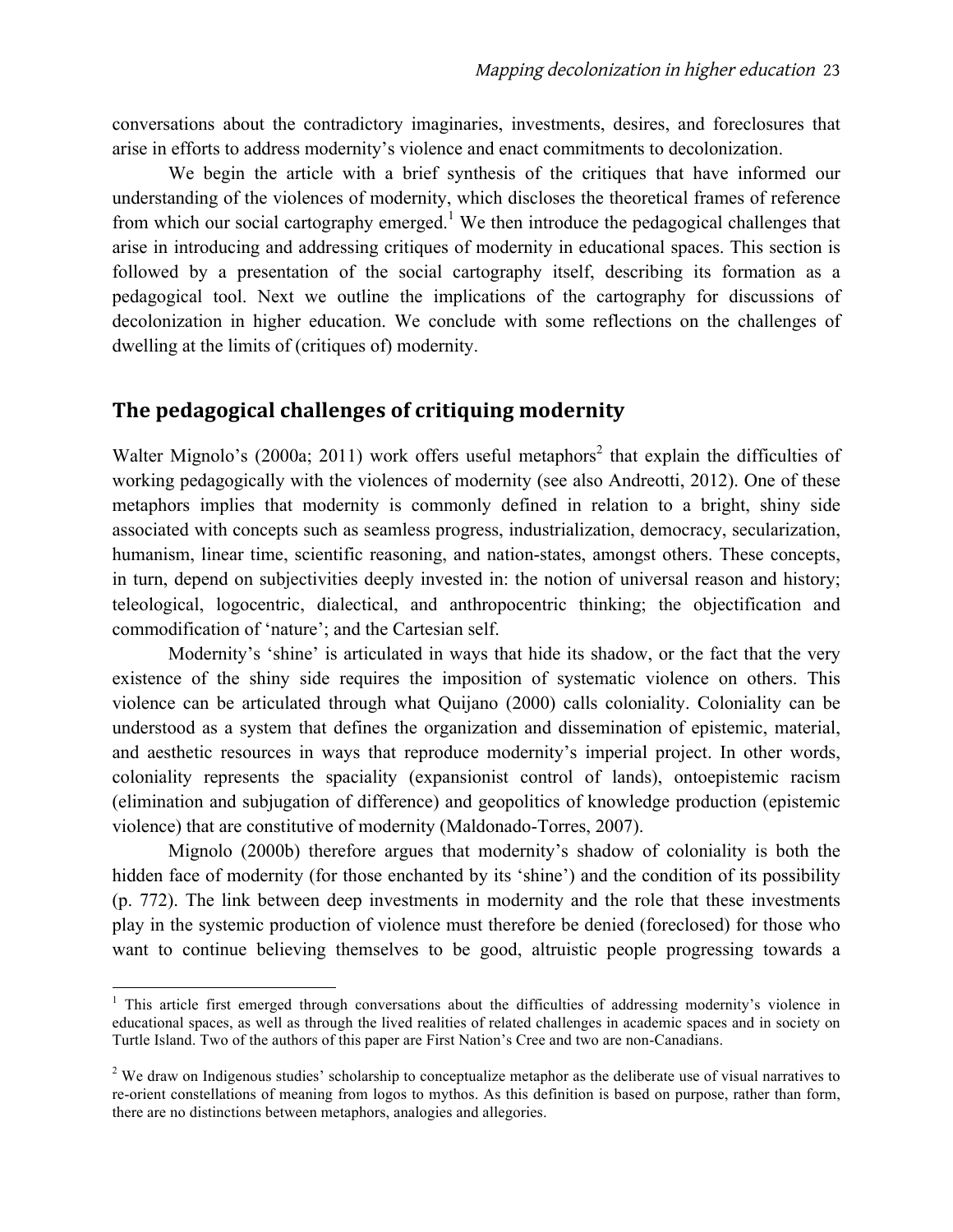homogeneous future of rational, consensual harmony. Thus, the project of modernity depends both on the fact of its violent shadow and on the foreclosure of this fact.

This foreclosure is reproduced by the 'ontoepistemological' modern grammar (Silva, 2013, p. 50). This modern grammar is rooted in taken-for-granted metaphysical principles and supports deep investments in the 'shine' of progress, autonomy, innocence, and engineered futures (Ahenakew, Andreotti, Cooper & Hireme, 2014). For those enchanted with modernity's shine, the shadow is interpreted as a lack of modernity and as something that can be fixed with more modernity. Hence, when exposed to critiques that implicate modernity's shine in the creation of its shadow, those enchanted with the shine tend to resist and deny their complicity in harm.

The pedagogical challenge is also formidable given the interdependence of the various violent social relations that constitute modernity's shadow. Grosfoguel (2012) captures many of these in his description of a "Modern/Colonial Capitalist/Patriarchal Western-centric/Christiancentric World-System" (p. 82). Many other scholars have examined how nation-states in North America are made possible through Indigenous genocide and dispossession, Black slavery and subjection, as well as exploited labour, ecocide, white supremacist and heteropatriarchal immigration policies, compulsory heterosexuality, gendered violence, and war and imperialism abroad (Alexander, 2005; Coulthard, 2014; King, 2013; Lawrence & Dua, 2005; Sharma & Wright, 2008; Smith, 2006; Spade, 2011; Tuck & Yang, [2012;](http://decolonization.org/index.php/des/article/view/18630/15554) Walcott, 2011; Walia, 2013; Wilderson, 2010; Wynter, 2003).

The cumulative effect of these and other violences has been what Wynter (2003) describes as the overrepresentation of the White, bourgeois, male, who rationalizes his dominion over those he deems to be irrational, affectable, and inferior (Silva, 2007). Thus, with the advent and continued maintenance of the modern/colonial system, Othered ways of knowing and being are "disavowed (displaced, negated, and engulfed)" (Silva, 2009, p. 42). For Alfred (2004), colonialism is therefore "a total relation of power", and must be understood in "consideration of how we as Indigenous peoples have lost the freedom to exist as Indigenous peoples in almost every single sphere of our existence" (p. 91). Meanwhile, Alexander (2005) emphasizes the ways "colonization has produced fragmentation and dismemberment at both the material and psychic levels" (p. 281).

While we do not mean to suggest that the modern grammar is totalizing in the sense that it forestalls resistance, we emphasize that it affects nearly all realms of life for those inhabiting both its shine and its shadow. Discussing modernity's violence with those whose existence and imaginaries have been framed by modernity is therefore a challenging task both in terms of intelligibility and in terms of affective resistance. This is exacerbated in neoliberal educational contexts driven by the desires of educational consumers to feel good, to look good and to be affirmed as 'doing good' (see Andreotti, 2014a). Social cartography is one approach that has allowed us to begin these challenging conversations with audiences that have varied investments in modernity's "shine."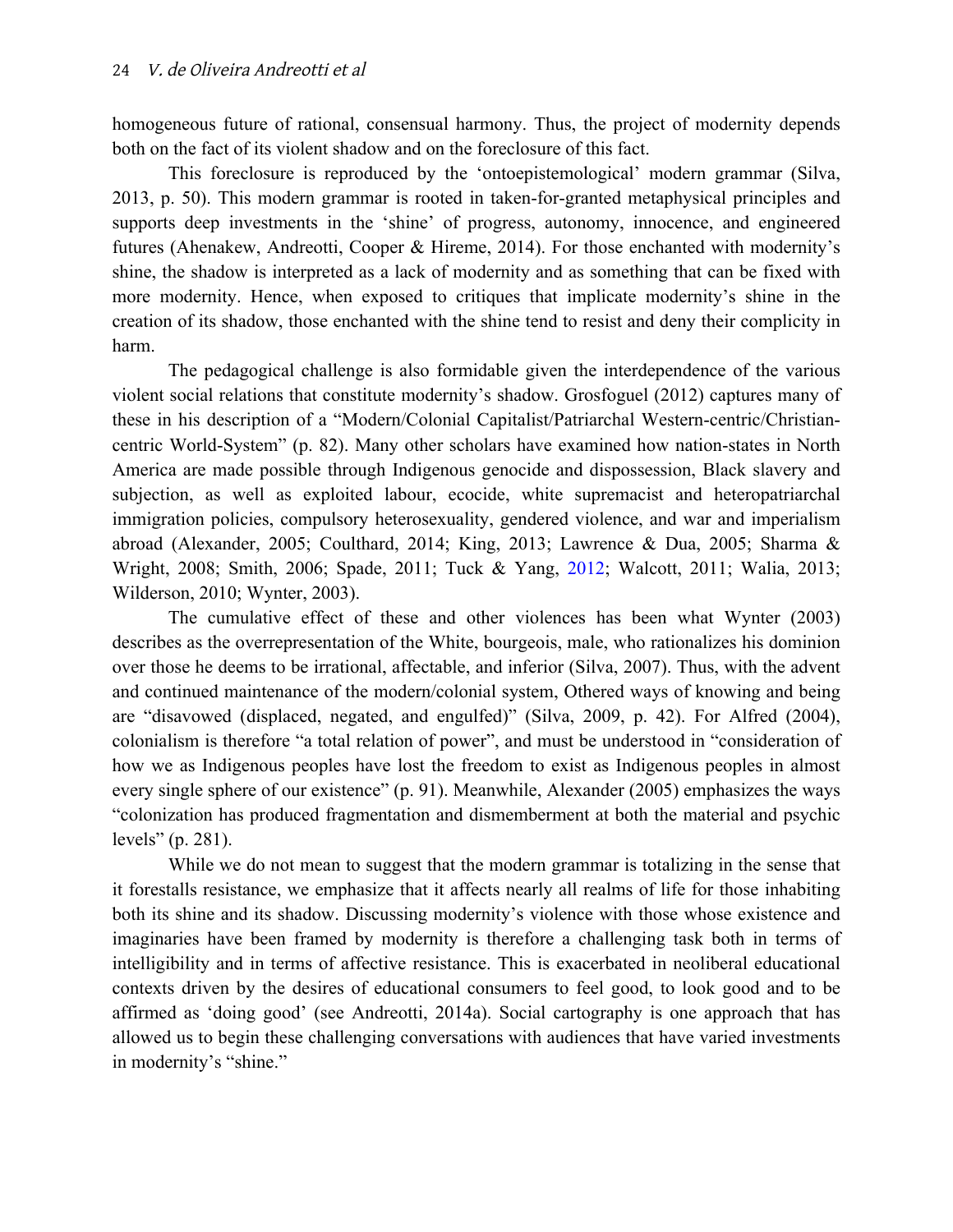# **Mapping spaces of enunciation in response to modernity's shadow**

The initial iteration of our social cartography emerged in a conversation about the difficulties of engaging different audiences in discussions about historical and systemic patterns that reproduce the violence of modernity's shadow. We identified four discursive spaces of enunciation. These spaces are distinct with different commitments, analyses, and orientations. The first identified space singularly affirmed modernity's shine, grounding humanity in the advancements in science and technology achieved within a linear notion of time, and a seamless notion of progress. Enunciation within this space upholds the maxim that 'we' have never been happier, healthier, or wealthier; hence, any problems are minor and can be addressed by expanding the existing system or making it more efficient. From this space, critical analyses are perceived to be distracting and damaging obstacles to the improvement of underdeveloped subjects and collectives, and to the project of engineering an ideal society. We represent this space in the cartography as the 'everything is awesome' space. The three other broad spaces of enunciation contrast with the first, offering critiques based on different analyses and commitments. These are: the 'softreform' space, the 'radical-reform' space and the 'beyond-reform' space. In the second iteration of our cartography we sought to further distinguish between the different analyses and commitments within each discursive space of enunciation. It is this version of the social cartography that is described in more detail in this article (see figure 1).



*Figure 1: Social cartography of general responses to modernity's violence*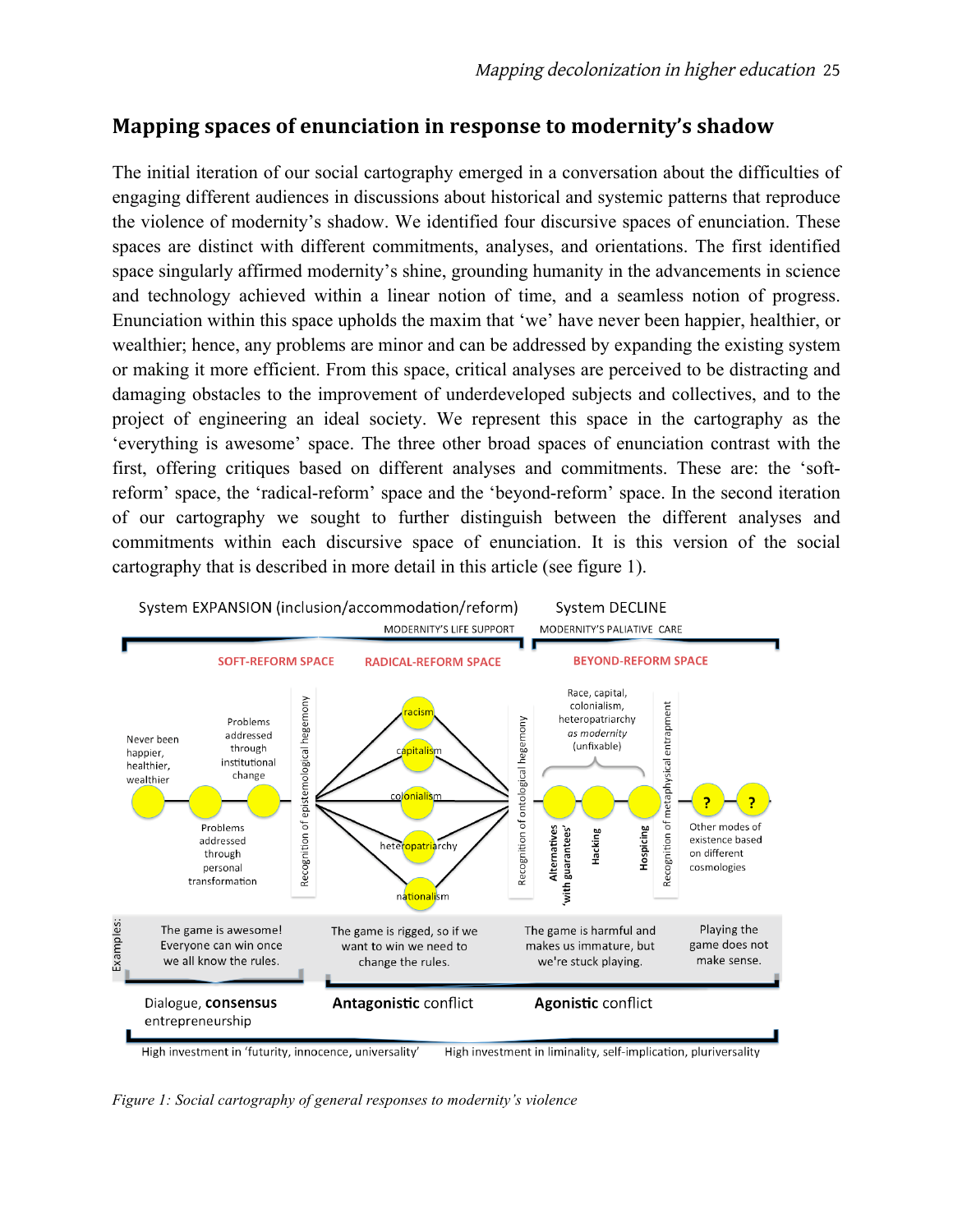We characterize the soft-reform space as one focusing on inclusion, mobilized through personal or institutional transformation. The critique grounding these two transformative positions perceives inequalities as resulting from the failure of people or institutions to identify and integrate diverse individual needs and perspectives within a naturalized and normalized modern framework that itself is beyond critique or visibility. Like the 'everything is awesome,' space, the soft-reform space emphasizes the rights and responsibilities of individuals to determine their own success or failure, as measured by the values of the existing (and taken for granted) system, with little or no reference to structural power relations or alternative measures of success or modes of knowing and being. In contrast to the 'everything is awesome space,' in this position there is provisional acceptance of difference. However, it is presumed that difference can and should be neatly incorporated on the terms of those doing the including, without any social conflict or significant change in structure, subjectivities, or power relations. It is also assumed that any disagreements that do arise can be addressed through rational dialogue oriented towards (a predefined) consensus. No acknowledgement is given that debate is skewed from the outset on the side of those who determine the terms of the conversation: who speaks, when, and what is intelligible, comfortable, and desirable. Efforts to disrupt these structures of power through more open conflict and alternative approaches are dismissed as violent, unproductive, and uncivil. Hence, in this space there is a strong emphasis on dialogue, consensus and entrepreneurialism, which is further emphasized in the neoliberal context.

What distinguishes soft-reform from radical-reform spaces is a recognition of epistemological dominance (largely absent in the soft reform space). This recognition of epistemological dominance is tied to systemic analyses that highlight the historical, discursive, and affective dynamics that ground hegemonic and ethnocentric practices. The radical-reform space also allows for the recognition of how unequal relations of knowledge production result in severely uneven distribution of resources, labour, and symbolic value. Modernity's violence is recognized as something systemic to be addressed by re-structuring social relations at multiple levels. Critiques from this space tend to disarticulate and prioritize one dimension of modernity's interconnected violences (e.g. capitalism, racism, colonialism, hetero-normativity, patriarchy, ableism, the nation-state form), and have a strong normative position that seeks to 'fix' the mechanisms that produce inequalities. These solutions often entail strategies of empowerment, 'giving voice', recognition, representation, redistribution, reconciliation, affirmative action, recentering of marginalized subjects and/or 'transformation' of the borders of the dominant system.

Analyses within the soft-reform space call for a form of inclusion or access that does not require major shifts, whereas systemic analyses within the radical-reform space demand a more drastic interruption of business-as-usual. This interruption entails transforming the way power and resources are accumulated by current beneficiaries, in order to make space for difference and for the redistribution of resources, opportunities, and symbolic value. Thus, radical-reform critiques are often characterized by a fragmentation in the analyses of oppression (single-issue politics) and a strong normative stance focused on 'fixing' an aspect of the system (to make it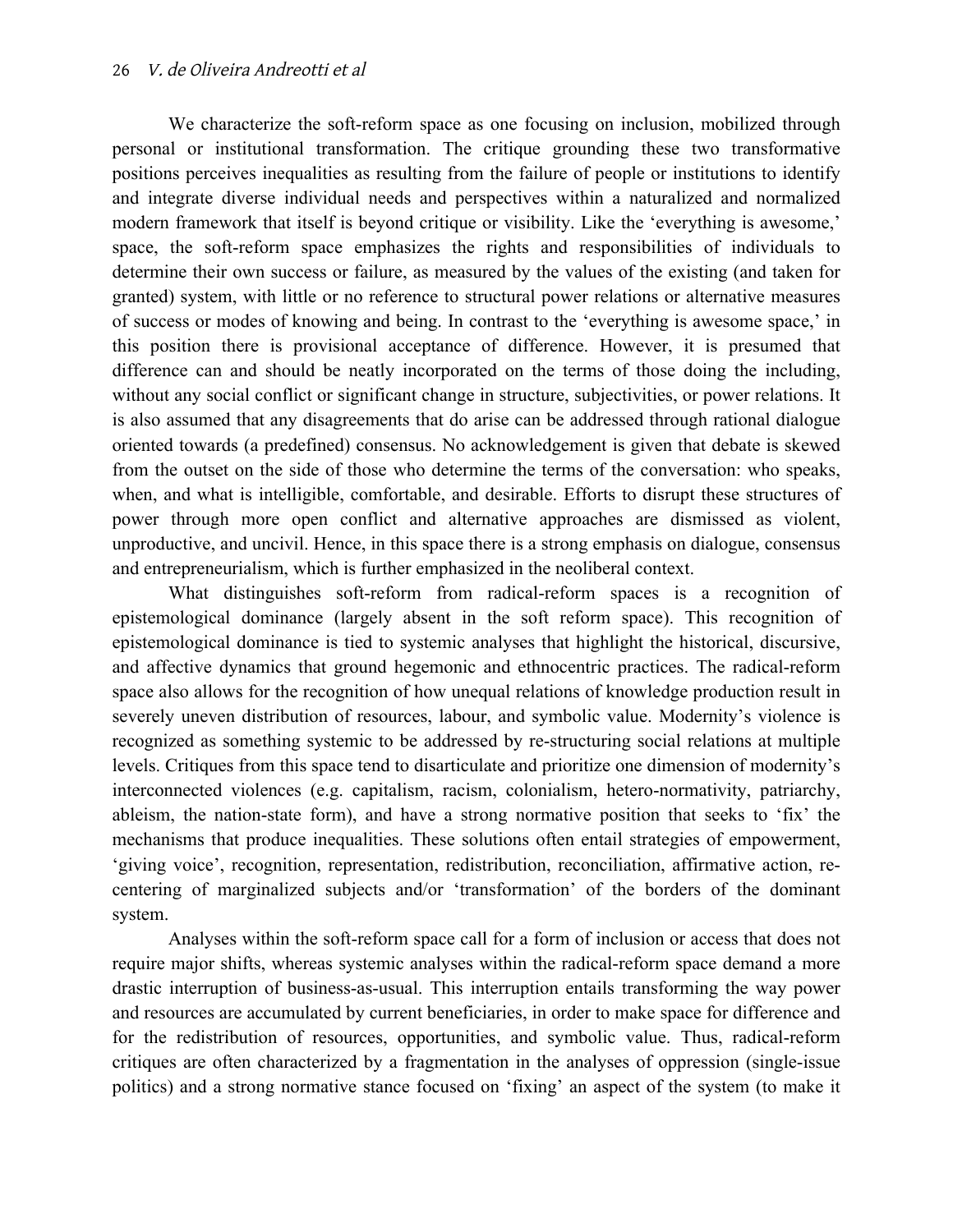work for marginalised subjects), which ultimately leads to an expansion of the existing, modern system, rather than enabling alternatives to it.

What distinguishes beyond-reform spaces from radical-reform spaces is the recognition of ontological dominance (largely absent in the radical-reform space). Analyses in this space connect different dimensions of oppression and reject the idea that the mere addition of other ways of knowing (through a critique of epistemological dominance) will ultimately change the system, as dominance is exercised primarily through the conditioning of particular ways of being that, in turn, prescribe particular ways of knowing. In other words, the incorporation of multiple ways of knowing (grafted onto the same hegemonic ontological foundation that is left unexamined) through strategies of equity, access, voice, recognition, representation, or redistribution, does not change ontological dominance (see also Coulthard, 2014).

Within the 'beyond-reform' space, the modern system itself is perceived as inherently violent, exploitative, and unsustainable. Modernity's myriad oppressions are understood to be interlinked. Critiques made from within this space recognize modernity as irrecoverable; that is, they recognize the limits of even the most radical transformations that do not disrupt the underlying modern system and its grammars and logics. This does not preclude 'beyond-reform' advocates from valuing the importance of non-ontological transformations as necessary and important in the short-term, but merely advocating for expansion or radical transformation of the system (e.g. through equity, access, voice, recognition, representation, or redistribution) is insufficient. This form of critique tends to lead to one of three primary responses: system walk out, hacking, or 'hospicing'.

System walk out (alternatives 'with guarantees') enunciates a commitment to develop alternatives to modernity that will not reproduce its violences. Alternative communities and epistemologies are developed or reclaimed in spaces that may be external or marginal to mainstream institutions, either as supplementary, transitional, or wholesale alternatives. While 'walking out' often leads to remarkably creative and generative spaces, these spaces may nonetheless reproduce at least some of the same problems as modernity, as they are still broadly situated within its teleological grammar, particularly in its dialectically structured desire for an uncontaminated 'outside'. This focus on alternatives 'with guarantees' tends to support the same affective investments (e.g. in fixed teleologies, normativity, consensus, and innocence) and can lead to the foreclosure of the complexities and complicities that arise in the making of alternatives.

System hacking involves creating spaces within the system, using its resources, where people can be educated about the violences of the system and have their desires re-oriented away from it. This requires 'playing the game' of institutions at the same time that rules are bent to generate alternative outcomes. This strategy can also be remarkably creative and generative; however, it can be difficult to recognize when one is 'hacking' the system or 'being hacked' by it. In addition, like system walk outs, the risk of reproducing modernity's violence precisely when one is trying to move beyond it remains high as the success of initiatives is measured in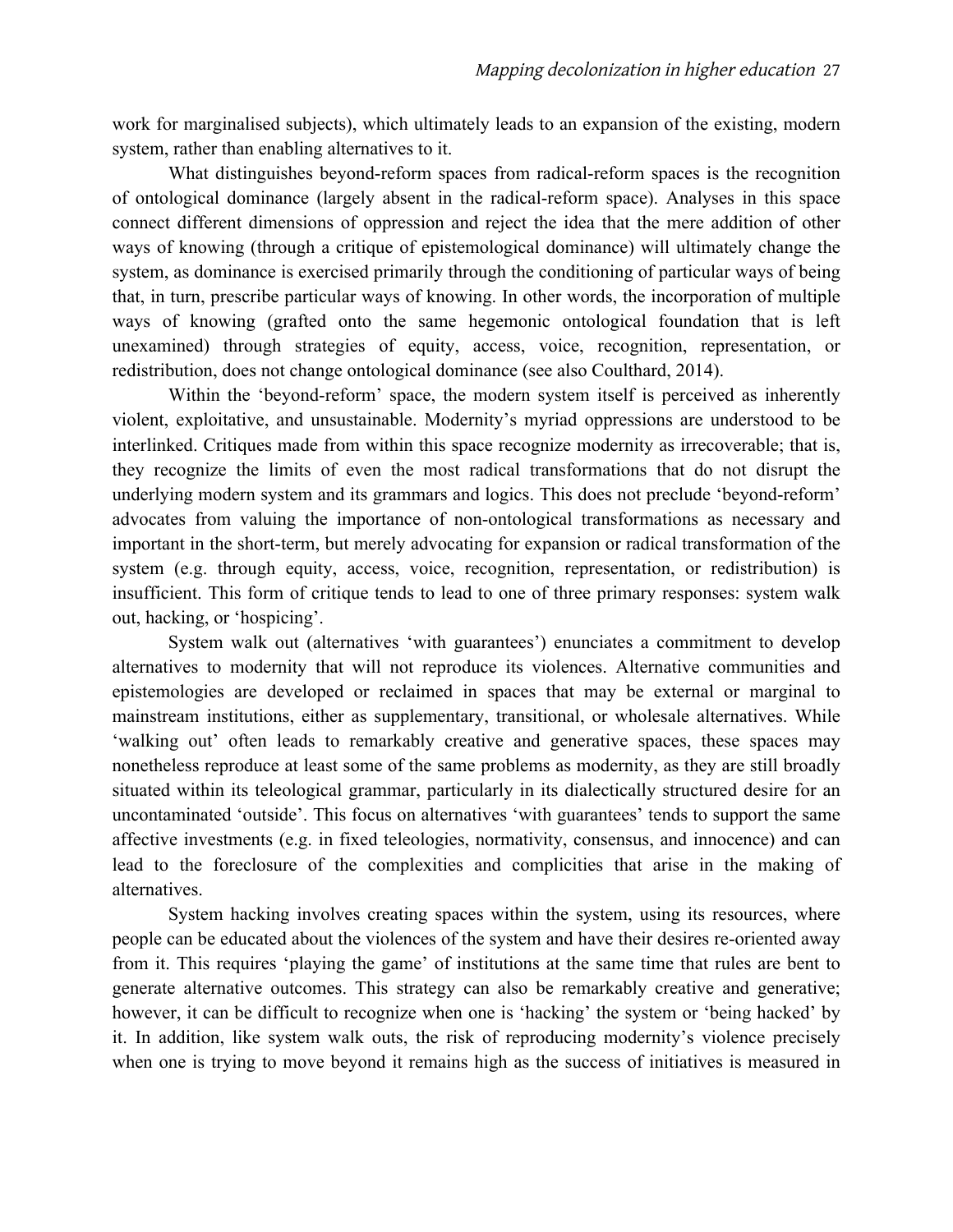identifiable outcomes, and identities may become scripted around vanguardist heroism that inadvertently recentres individuals.

In contrast to system walk out, system 'hospicing' recognizes that although ultimately new systems are necessary, alternatives articulated from within modernity's frames will tend to reproduce it. In identifying modernity's metaphysical enclosures, hospicing problematizes the desire to embrace or reject modernity as a form of desire where modern subjects demand the world conform to our will (Silva, 2014). Instead, hospicing would entail sitting with a system in decline, learning from its history, offering palliative care, seeing oneself in that which is dying, attending to the integrity of the process, dealing with tantrums, incontinence, anger and hopelessness, 'cleaning up', and clearing the space for something new. This is unlikely to be a glamorous process; it will entail many frustrations, an uncertain timeline, and unforeseeable outcomes without guarantees.

Our definition of hospicing entails three different insights. One, that the modern global capitalist system is unsustainable, and that it is already collapsing. Two, that our current languages, identities and sense-making are inescapably historically connected to it. Three, that we need to be properly taught by the system's successes and failures by facing its death and attending to its affliction rather than turning our back or attempting to murder it before it is ready to go. Hospicing enacts a willingness to learn enough from the (re)current mistakes of the current system in order to make different mistakes in caring for the arrival of something new. Going through the pains of this death, and recognizing we have been both bewildered and enchanted by the mythology of the Enlightenment, may be the only way we can really understand the depth of modernity's limits (within us) and recognize its real gifts.

Hospicing demands a critique that is self-implicated rather than heroic, vanguardist or 'innocent'. It demands a kind of courage that is un-neurotic (not invested in self-affirmation): a kind of courage that helps us to look the bull in the eye, to recognize ourselves in the bull, and to see the bull as a teacher, precisely when it is trying to kill us. In practice, this means that experimenting with alternatives is perceived as important not for generating predetermined solutions, but rather as a means to be taught by the successes and failures of the experimentation process. These teachings are indispensible for exploring the depths of the existing system, and for learning to discern between its poisons and its medicines. In this space, the effects of violence and pain are attended to; at the same time that there is also an acute attention to the roots and mechanisms of the disease so that its death leaves a legacy of prudence that grounds the emergence of something radically new and potentially wiser. We represent this possibility as a question mark in our forth space where other modes of existence grounded on different cosmologies operate. The question mark indicates that these are unintelligible to those entrapped in the metaphysics of modernity (which does not mean they are separate from our experience, or beyond meaning and understanding).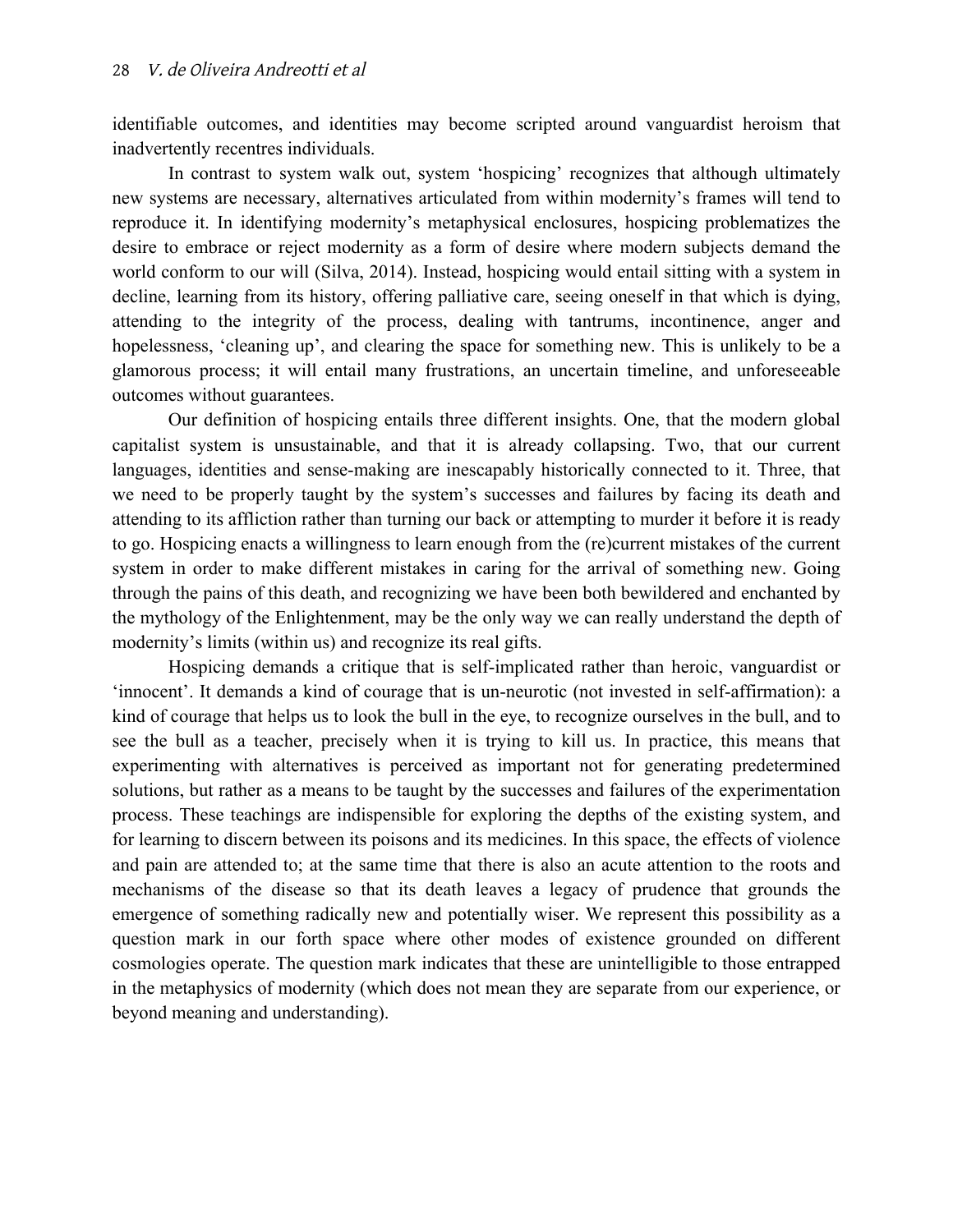## Four pedagogical narratives about this pedagogy

In our pedagogical work, we have tried to represent this cartography with different visuals in order to disrupt the tendency to interpret it as a normative representation of reality rather than as a limited pedagogical tool. As we used this cartography to prompt discussions in different groups, we noticed four common ways of reading the cartography that resulted in very different pedagogical analyses and strategies. This generative potential displaces the usual normative pedagogical orientation that focuses on pre-defined (moral) scripts for thinking and action. Instead, it mobilizes efforts towards a grounded pluralisation of signification that makes visible the dynamics of interpretation, the edges of reasoning and the limits of the cartography itself. We believe this de-centering of the subject is what makes cartographies useful as pedagogical strategies.

The first and most common reading of our cartography (also influenced by the linearity of the version represented here) interprets the relationship between the different spaces as a cognitive progression based on more awareness, formal knowledge or experience. In this reading, soft-reform spaces are less informed than radical-reform spaces and radical-reform spaces are less informed than beyond-reform spaces. The pedagogical implication of this reading is that more knowledge would be necessary and sufficient to move people to better informed spaces. In this sense, the pedagogical effort would focus on cognition alone, and 'progress' would be achieved in movement from left to right of the map.

The second reading interprets the beyond-reform space as a repressed and foreclosed space. In other words, it proposes that people are aware of the depth of the problem and the irrecuperability of the system at a sub-conscious level (i.e. it is not solely an issue of cognition). However, most people are afraid of inhabiting this space for a fear of loss (of privilege, grounds, meaning, or identity), or of not knowing what to do once there. There is much at stake when the costs of the disenchantment with modernity outweigh the costs of being complicit in its violence. People will deny the violence and keep holding on to modern promises even though they know they are impossible promises (e.g. the idea that current levels of consumption in rich countries are sustainable or that distribution is based on merit rather than exploitation). People, then, will look for certainty, control, comfort and the re-affirmation of their self-images by holding on to institutions and relationships that offer a tangible exit from the discomfort and frustration of facing inconvenient concrete realities (e.g. of complicity in ongoing violence, exploitation, and unsustainable consumption). The pedagogical implication of this narrative is that people will only be open to selective knowledge that makes them feel good, look good and be seen as doing good. The pedagogical challenge then is how to address the combination of seductive desires and fear of loss (of privilege/status/security), as opposed to the challenge how to impart more knowledge.

The third reading is one where we all inhabit the four spaces at once, as we have to address incommensurable demands of a system in crisis. This reading emphasises the frustrations, contradictions and incoherences that emerge when one has to identify and address multiple needs and sensitivities of audiences in different spaces as we communicate socially or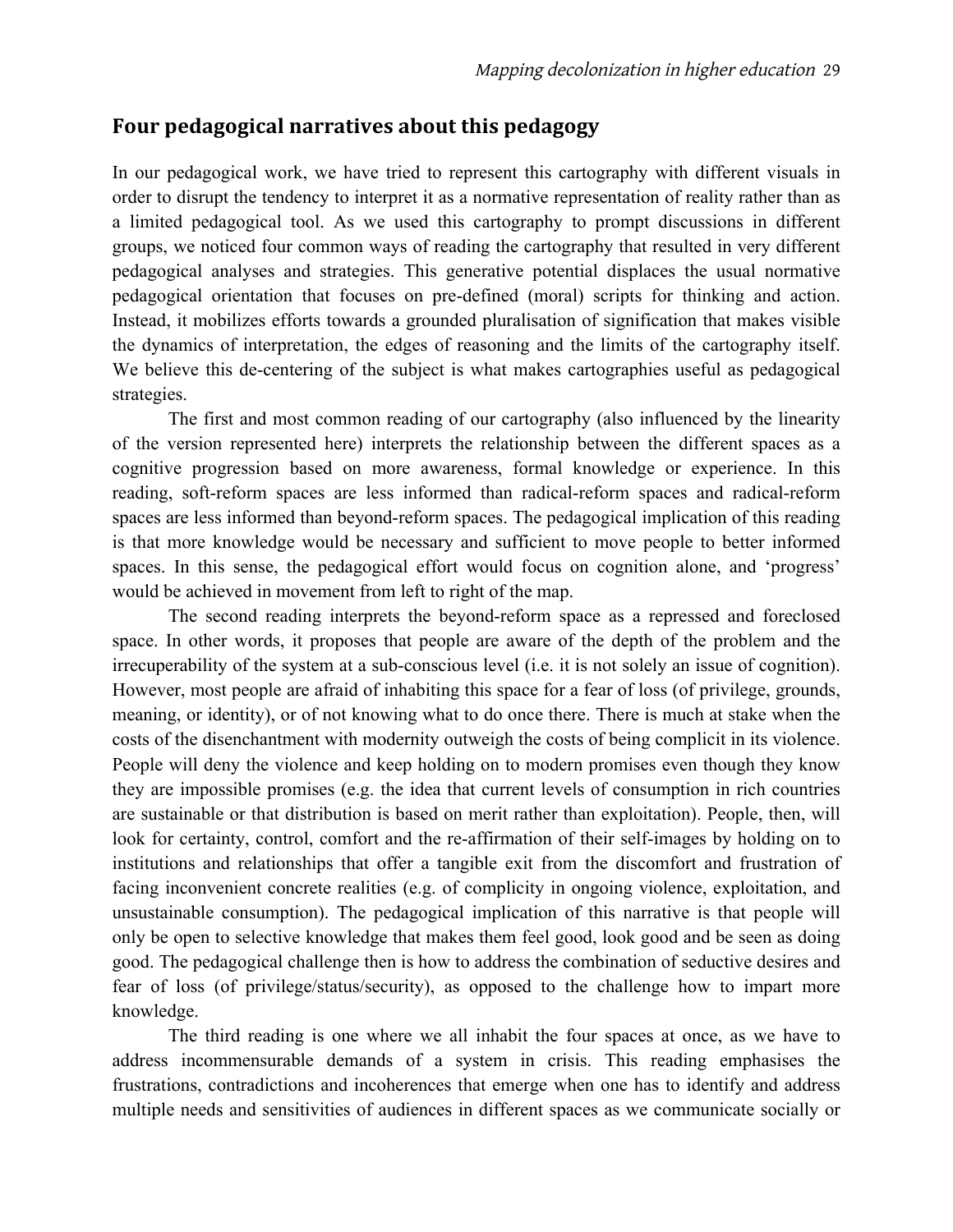intervene pedagogically. The pedagogical task, in this case, feels exhausting and disjointed as it recognizes that in each space only certain things are intelligible and desirable. For example, in one setting one may need to use the words diversity, multiculturalism and interculturality to address deficit views of difference. In another setting this loses currency and one needs to use the words equity, recognition and representation to be intelligible. In yet another setting, equity, recognition and representation lose currency and one needs to demonstrate a critical awareness of how the success of radical-reform is dependent on a healthy capitalist economy subsidised by exploitation somewhere else, and so on. Therefore, the pedagogical challenge focuses on equipping people to face the incoherence (and frustration) of the juxtaposed, incommensurable contexts they will have to inhabit, navigate and negotiate in.

The fourth narrative asks whether that the placement of question marks at the right end of the map is deceptive as it suggests that other ways of being are *outside* of our current experience. In contrast, this narrative affirms that although our cognitive understanding is conditioned by social and historical frames of reference, our existence is not limited by cognition alone. Other ways of being are already interwoven in our experiences of the world, although they may be invisible to our cognitive frames. In this sense the modern presumption that our being is primarily defined through rational thinking limits our capacity to recognize and affirm our entanglement with the world.

These four readings/narratives demonstrate the potential of the cartography to clarify and expand imaginaries and educational possibilities. Yet no one image can be comprehensive and we emphasize that this is only one of many possible mappings of modernity and decolonization. There are also several caveats to this map. First, the map does not capture the fluidity and simultaneity of the spaces, and the fact that it is common for people to toggle back and forth between them, depending on context. Second, social cartographies such as this are neither timeless nor fixed; they are intended to serve as a point of departure for new research and new maps (Paulson & Liebman, 1994). Indeed, our efforts to share this map have already resulted in several new representations. Third, because this map provides a meta-view, it captures heterogeneous perspectives under a single space; therefore, it does not capture the full nuance or detail *within* each space. Finally, we did not include all possible spaces. For instance, we exclude what might be termed the conservative space that actively opposes decolonization and advocates for modernity's violence. We now turn to the context of higher education to illustrate how decolonization might be thought through within each of the four spaces.

# **Decolonization in the context of higher education**

Institutions of higher education have played a central role in perpetuating the violences of modernity (Harding, 2011; Said, 1979; Tuhiwai Smith, 2012; Wilder, 2013; Wynter, 2003). Over the past several decades, there have nonetheless been many transformations in Western institutions of higher education, thanks to the tireless counter-hegemonic efforts of scholars, students, and activists. At the same time, some have questioned to what extent these changes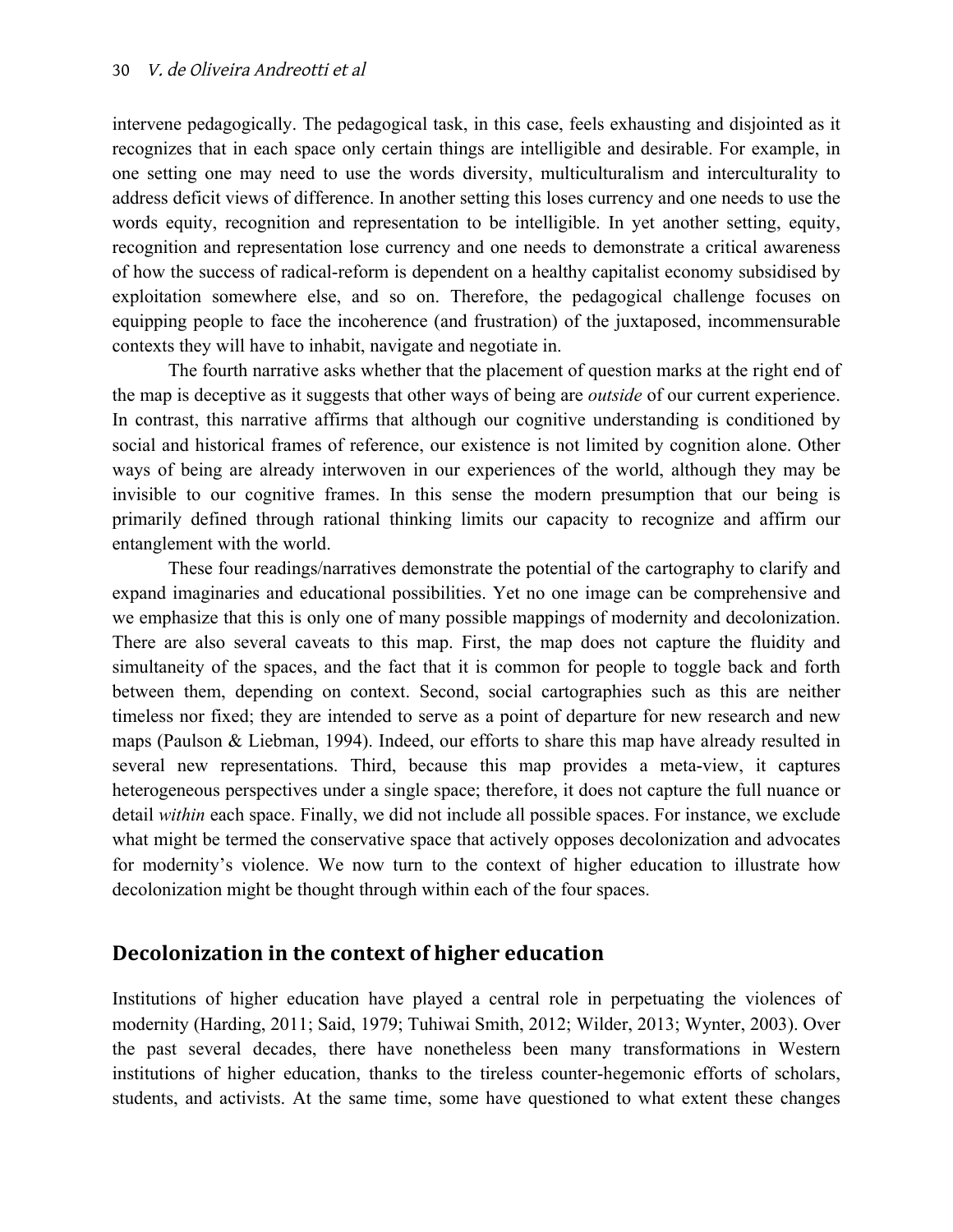have 'decolonized' higher education, and whether such decolonization is even possible (e.g. Grosfoguel, 2012; Hill, [2012;](http://journals.uvic.ca/index.php/peninsula/article/view/11513/321) Kuokkanen, 2008; Rodríguez, 2012; Sium, Desai, & Ritskes, [2012;](http://decolonization.org/index.php/des/article/view/18638/15564) Smith, 2009). These discussions may be all the more pressing in a context of declining public support for higher education, and increasing repression of academic dissent in some places (Chatterjee & Maira, 2014; Marez, 2014; Melamed, 2014; Slaughter & Rhoades, 2004).

If the various critiques of how modernity's violence manifests in higher education are often complementary, their normative positions regarding what might (or must) be done to dismantle or otherwise resist it are enunciated from different spaces, which may be contradictory. In this section, we use the social cartography of responses to modernity's violence that we have outlined above to offer just one of many possible efforts to represent the range of varied and overlapping commitments to decolonization in higher education (see Table 1).

| <b>Space</b>    | <b>Meaning of</b>          | Practice                                  |
|-----------------|----------------------------|-------------------------------------------|
|                 | decolonization             |                                           |
| Everything is   | no recognition of          | no decolonizing practices required        |
| awesome         | decolonization as a        |                                           |
|                 | desirable project          |                                           |
| Soft-reform     | (no recognition of         | providing additional resources to         |
|                 | decolonization as a        | Indigenous, racialized, low-income, and   |
|                 | desirable project, but)    | first-generation students, so as to equip |
|                 | increased access /         | them with the knowledge, skills, and      |
|                 | conditional inclusion into | cultural capital to excel according to    |
|                 | mainstream                 | existing institutional standards          |
| Radical-reform  | recognition,               | centre and empower marginalized           |
| (recognition of | representation,            | groups, and redistribute and re-          |
| epistemological | redistribution, voice,     | appropriate material resources            |
| dominance)      | reconciliation             |                                           |
| Beyond-reform   | dismantling of modernity's | subversive educational use of spaces and  |
| (recognition of | systematic violences       | resources, hacking, hospicing             |
| ontological and | (capitalism, colonialism,  |                                           |
| metaphysical    | racism, heteropatriarchy,  |                                           |
| enclosures)     | nation-state formation)    |                                           |

*Table 1: Different articulations of decolonization in HE*

#### *Everything is awesome*

From the space that presumes 'we have never been happier, healthier, or wealthier', decolonization likely does not register as a project of concern in the context of higher education.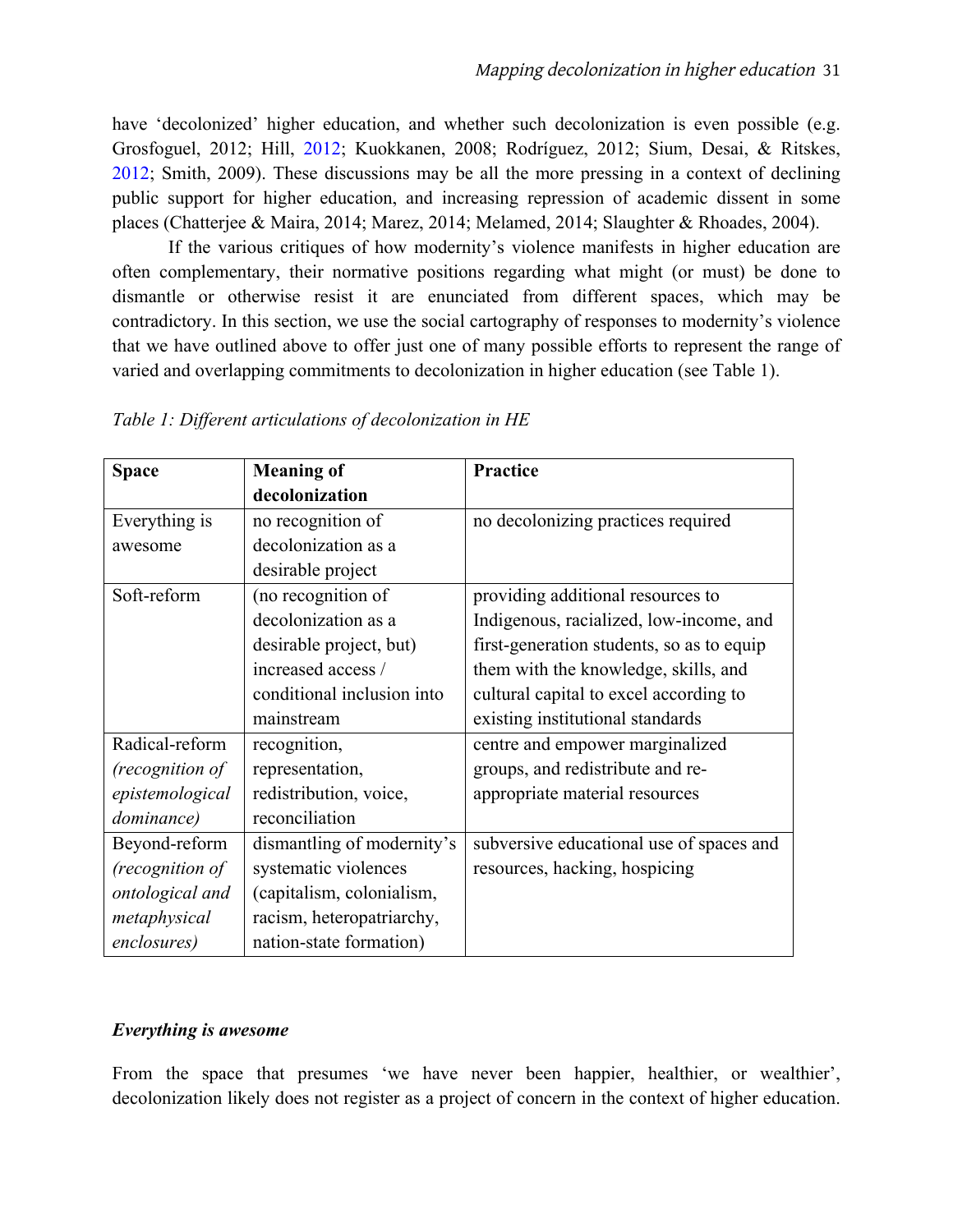In this space it is understood that students and faculty have equal opportunity to compete for positions within a university and to succeed (or fail) according to its logics. This position may be captured in the notions that we now live in 'post-racial' or harmoniously multicultural societies (e.g. the assumptions that whoever talks about race is a racist), which in turn presumes that injustice has been overcome through the progress of history in formal civil rights gains and reconciliation efforts (Bonilla-Silva & Forman, 2000; Gaztambide-Fernández, [2012](http://decolonization.org/index.php/des/article/view/18633/15557)). Foreclosure of modernity's shadow and emphasis on its shine are strongest here. Thus, calls for even minor institutional change articulated from other spaces (let alone radical calls for decolonization) may be met with confusion, dismissal, or reprimand.

#### *Soft-reform*

Soft-reform critiques of modernity's violence in higher education likely frame the issue as one of greater inclusion based on the liberal understanding of inequality. In this space, like the 'everything is awesome space', the term 'decolonization' is unlikely to be used or understood as having a place in higher education. Inclusion through institutional change may, for example, be understood as providing additional resources to Indigenous, racialized, low-income, and firstgeneration students, so as to equip them with the knowledge, skills, and cultural capital to excel according to existing institutional standards.

It is not only assumed that previously excluded groups desire to be a part of mainstream institutions, it is also assumed that they will benefit from this inclusion, framing them as otherwise having a deficit of valuable knowledge, skills, and experiences (Harper, 2010; Pidgeon, 2008; Yosso, 2005). The knowledge, skills, and experiences that they bring to the institution are rarely valued, except perhaps through tokenistic 'recognitions' of cultural diversity that make the institution appear to be welcoming, but otherwise do not threaten the status-quo of their operations (Bunda, Zipin, & Brennan, 2012; Urciuoli, 2003). Critiques and reforms based on inclusion therefore tend not to significantly disrupt existing distributions or structures of power, as regards both knowledge and resources.

Increased access here is the emphasis, rather than a questioning of what is being accessed, to what end, and for whose benefit. In fact, expanding inclusion is often presumed to benefit everyone, not just those who are being included. For instance, Mendelson [\(2006](http://www.turtleisland.org/education/abedalta.pdf)) suggests Indigenous peoples' increased educational attainment in Canada will not only be to their benefit but will also be "a big 'win' for all of society, which will be better off with more prosperous citizens and no doubt will also enjoy the continuing benefits of cultural and economic innovation arising from the Aboriginal community" (p. 9). Although it may be acknowledged that not everyone enters the system on the same footing, it is thought that transformation of institutions and individuals can lead to a more 'level-playing' field for competition. There is no questioning the integrity of the system itself.

Both the 'everything is awesome' position and soft-reform critiques do not recognize the shadow of modernity as derivative from modernity itself (i.e. something that subsidises modernity's shine), but as something to be addressed by the expansion of modernity. In this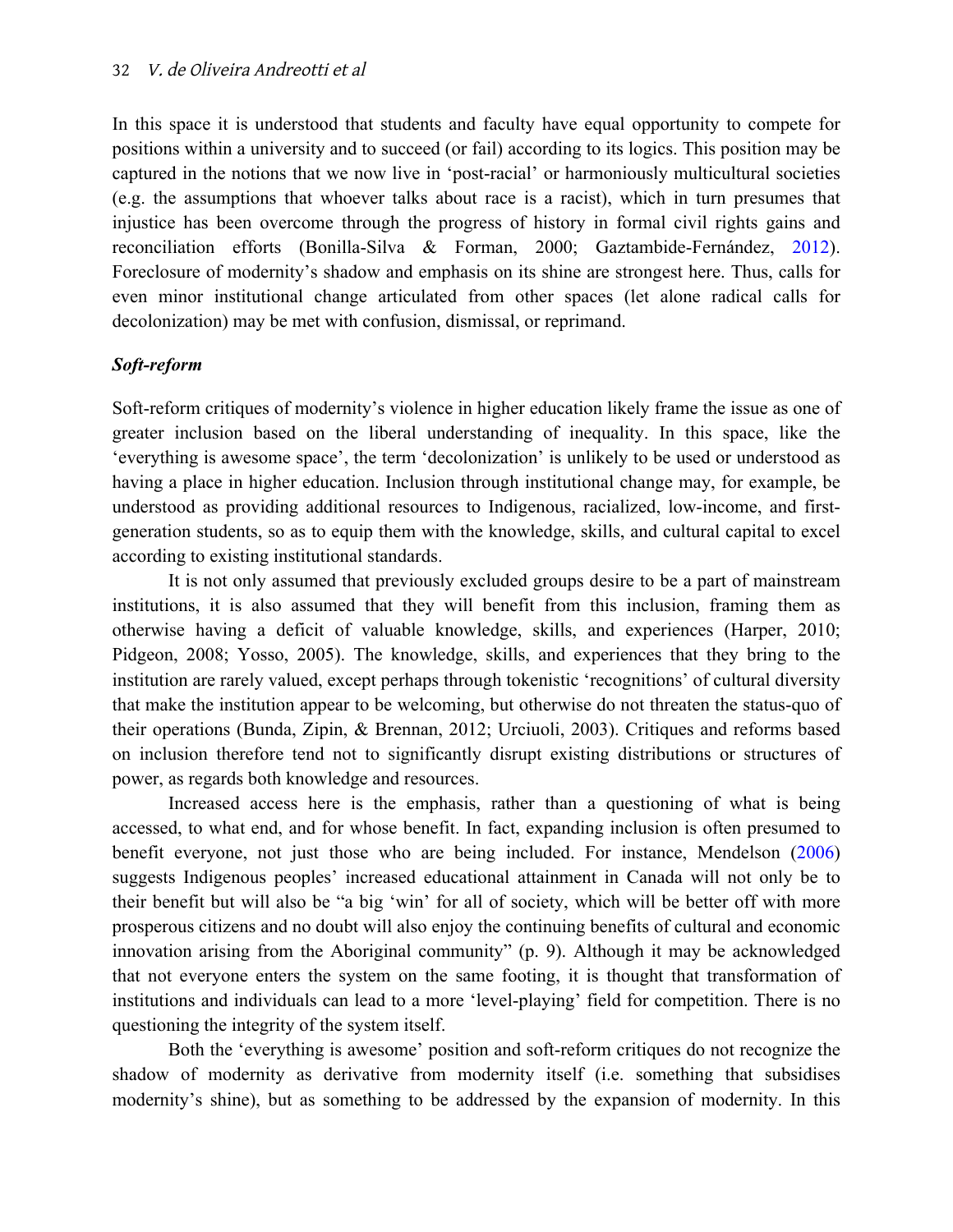logic, ontological and epistemological dominance are perceived to be benevolent in the sense that progress and knowledge only alleviate (rather than also generate) poverty (perceived as a lack of the possibility to accumulate wealth).

#### *Radical-reform*

Enunciations of decolonization articulated from the radical-reform space tend to argue that the changes made within soft-reform spaces are tokenistic, incomplete, insufficient, and/or inadequate. In contrast, critiques made from this space emphasize the decolonization of higher education as a commitment to centre and empower marginalized groups, address epistemological dominance (i.e. Eurocentrism), and redistribute and re-appropriate material resources. The normative stance of this position values and sees modernity as 'fixable', mobilizing strategies to make it work for marginalized people within a local polity. Little attention is paid to whether the modern system itself is sustainable or how it is complicit with and subsidized/maintained by violences elsewhere.

Decolonization efforts enunciated from within this space may critique that the Western university was constituted through the negation and suppression of other ways of knowing and being, and that institutions of higher education have produced scholarship legitimizing and capacitating racial, colonial, and other forms of subjugation (Harding, 2011; Said, 1979; Tuhiwai Smith, 2012; Wilder, 2013; Wynter, 2003). This space seeks to broaden recognition of this constitutive violence, increase representation of marginalised voices, and expand access to higher education for subjugated groups. Numerous non-curricular campus activities also fall under the radical-reform space, including the demand for universities to: divest their endowments from fossil fuel companies or companies complicit in the occupation of Gaza and the West Bank; apologize and enact redress for their participation in Black chattel slavery, Indigenous genocide, and Japanese internment; and acknowledge the territory of the Indigenous peoples' where the university is located.

Radical-reform efforts have contributed to the transformation of higher education over the past forty years, including (formal) desegregation, the creation of Indigenous-controlled secondary institutions in Canada, New Zealand, the U.S. and Australia, and the institutionalization of previously excluded knowledges, in large part through what Ferguson (2012) calls "interdisciplines," including Black, African American, Asian American, Asian Canadian, Native American, First Nations, Indigenous, Latinx, Chicanx, Ethnic, Queer, and Women's Studies. Although this has provided important spaces for the protection, recovery, and production of marginalized knowledges, the academy maintains a tokenistic and selective commitment to these fields; for instance, Walcott [\(2014](http://sfonline.barnard.edu/activism-and-the-academy/if-suddenly/)) notes that not a single Canadian university houses a Black Studies department.

Similarly, while broadened access to education has equipped many marginalized faculty and students with the ability to "speak back" to modernity's violence (Grande, 2008; Newhouse, 2008), universities often treat Indigenous and racialized faculty and students tokensistically, and in ways that reassert the conditionality of their inclusion (Ahmed, 2012). Kuokkanen (2008)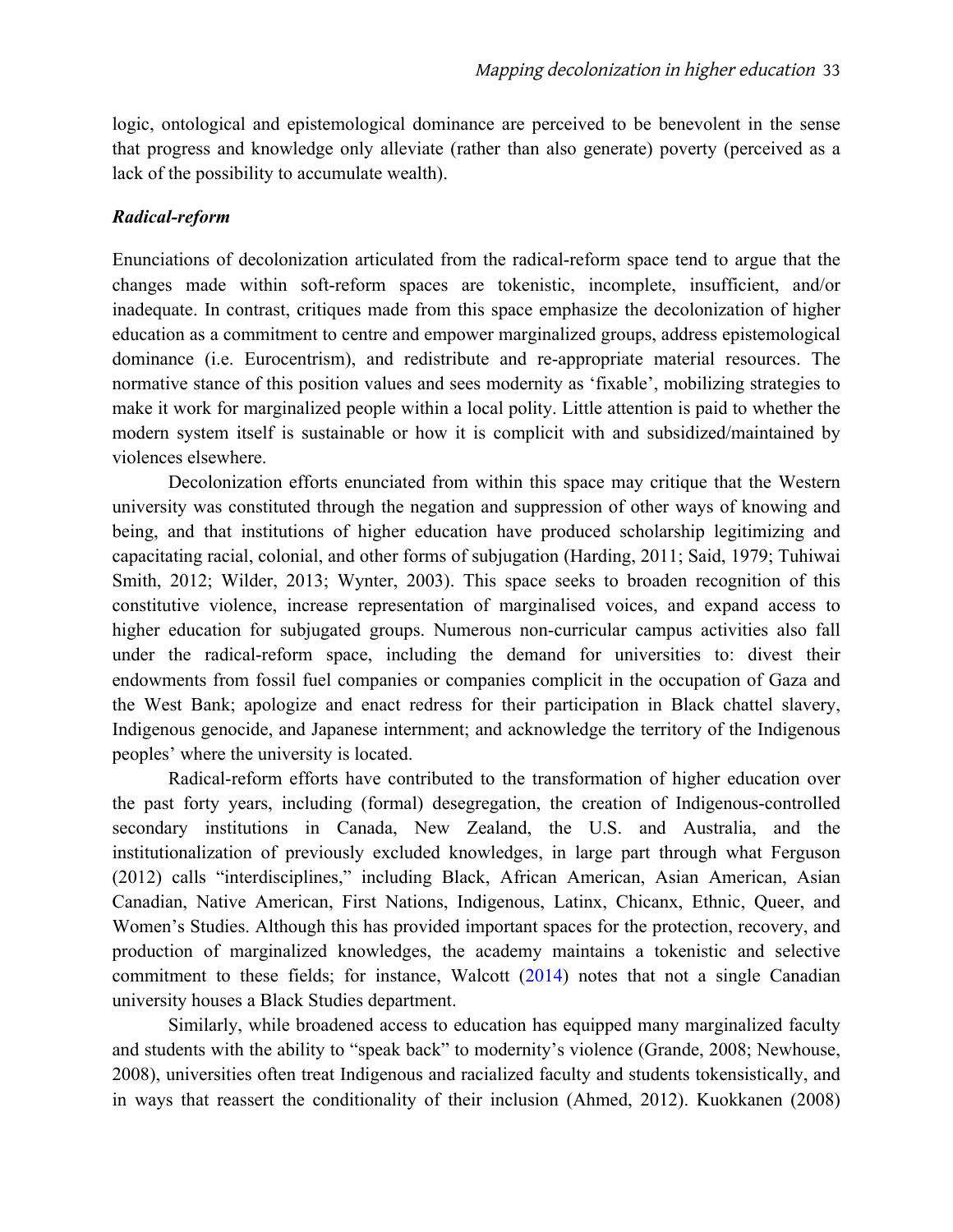argues that this is evident in demands that Indigenous faculty and students make themselves intelligible to the Eurocentric institution or risk not being understood, while Pidgeon (2008) critiques institutional narratives that devalue "forms of Indigenous capital and habitus valued by the family and community that are brought to mainstream institutions by Aboriginal students (e.g., Indigenous epistemologies, languages, and cultures)" (p. 343).

From this space, epistemological plurality and institutional re-structuring are sought, but naturalized ontological and meta-physical possibilities remain the same. As long as success, autonomy, and sovereignty are scripted as participation in the existing system, even if transformation of the system is sought, the core business of the university as a credentializing institution for 'emancipated' socially mobile subjects will remain intact. Radical-reform cannot, in practice, take account of ontological and metaphysical difference as it cannot promote noncapitalist futurities without shooting itself in the foot.

#### *Beyond-reform*

In the last space of enunciation, modernity is understood to be irrecoverable, as are universities, at least in their current form. The difference between 'beyond-reform' and 'radical-reform' spaces is a focus on ontological and metaphysical enclosures that characterize institutions and forms of existence framed by participation in global capital exchange. There is recognition that neoliberalism (as an advanced form of capitalism) is not something new, but a logical unfolding of something that was an integral part of the historical conditions of Empire that subsidized and created the possibility for the university as we know it (Roy, 2006). For a few, this manifests in a desire to exit the university entirely and construct alternatives (with guarantees); for many others, that exit would be pre-emptive, as spaces of creativity and dissent are still possible within the university, even as they come without guarantees (Rodríguez, 2012). Therefore, universities are perceived to be 'beyond repair', but potentially useful if inhabited and navigated strategically, i.e. hacked. Hacking the university implies disenchantment with modernity and the usual perks and rewards that the system itself offers, in favour of diverting its resources towards other ends, as the examples below demonstrate.

Smith (2009) argues "racism and sexism...are endemic to the [academic] system itself" (p. 82), therefore we must "think about providing education outside the academic walls" (p. 85). She does not advocate abandoning struggles for tenure, recruitment, and representation, but suggests they are short-term solutions rather than long-term visions, and that we must also experiment with extra-institutional alternatives. Like Smith, Alfred (2004) frames universities as "part of the larger institutional system serving imperial objectives" (p. 93), but nonetheless suggests universities are important spaces of contention from which to organize resistance to and subversion of colonialism. Corntassel ([2011](http://www.ideas-idees.ca/blog/indigenizing-academy-insurgent-education-and-roles-indigenous-intellectuals)) also suggests the academy may be a space of contestation in which "anti-colonial struggle and pedagogies of decolonization" are enacted (n.p.).

Others express scepticism about the possibility for decolonization within higher education, while at the same time noting their potential uses as spaces to denaturalize settler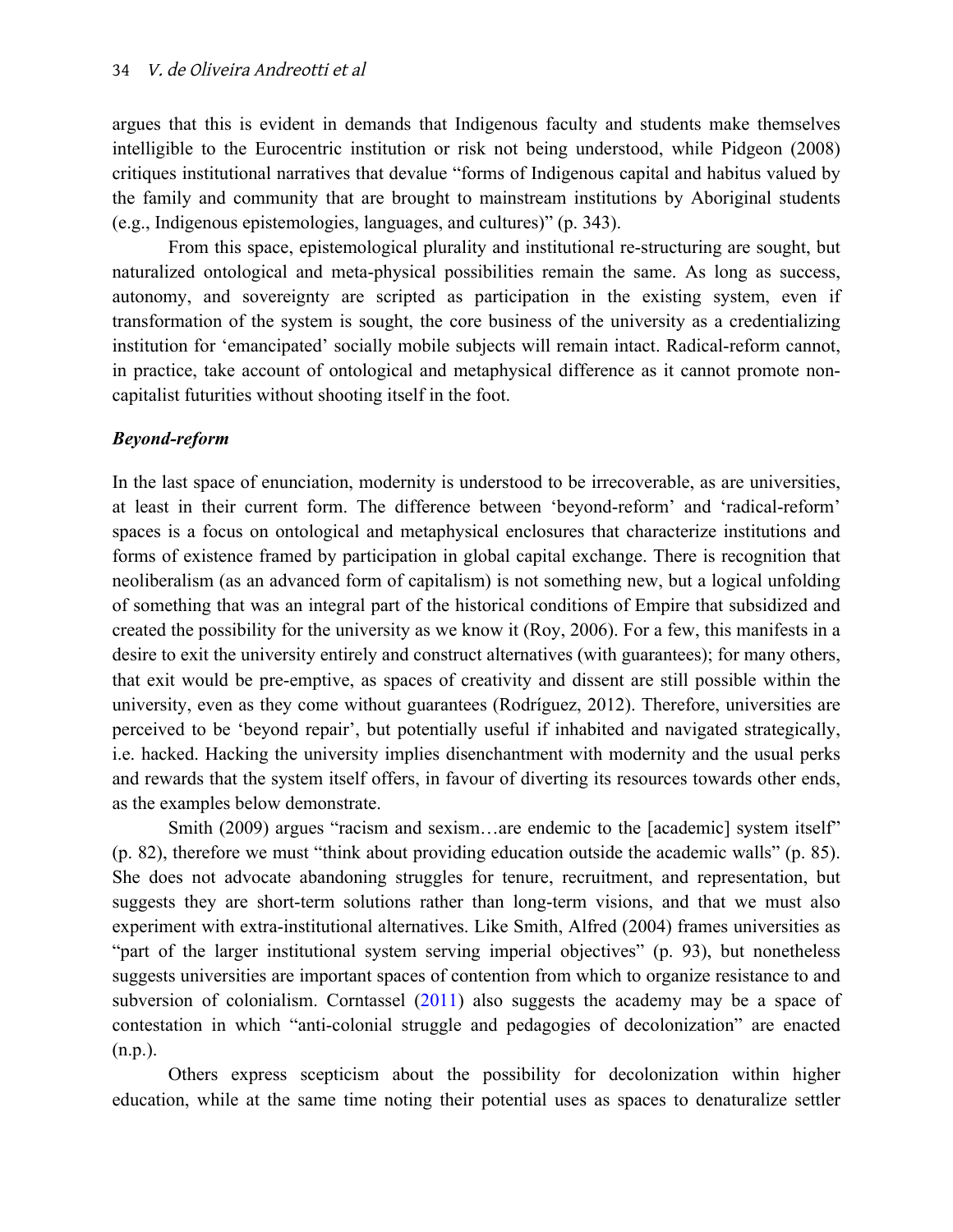presence (De Leeuw, Greenwood, & Lindsay, 2013; Hill, [2012\)](http://journals.uvic.ca/index.php/peninsula/article/view/11513/321). Moten and Harney (2004) take a different approach to space in their concept of the "undercommons" of the university as a "nonplace" of refuge for those fleeing modernity and its violences. The undercommons engages in their own, proudly undisciplined "outcast mass intellectuality" (p. 107), and are committed not to critique and improvement of the university, but rather to "abolition as the founding of a new society" (p. 114).

In this space, decolonization of education is not a neat, linear process. For example, Grosfoguel (2012) suggests that although the introduction of the interdisciplines, "opened up the *potential* for the decolonization of knowledge...this decolonial process is not complete and faces several obstacles" (p. 82, emphasis in the original). In their efforts to create an extra-institutional, decolonial educational alternative, Dyke and Meyerhoff (2013) found that they both created valuable new spaces and reproduced many of the issues they initially sought to avoid. In the process of experimentation, and of reflecting on that experimentation, they learned from their successes and mistakes, and applied this learning to restructuring their approaches.

Many others have elaborated beyond-reform ideas, for example Santos' (2007) postabyssal thinking, Mignolo's (2000) border thinking and learning to unlearn (Tiostanova and Mignolo 2012), and Bodin, Cohen and Grosfoguel's (2012) pluriversity. While affirming the importance of both radical-reform and beyond-reform qua hacking critiques, we note the risk of vanguardist heroism that some of these critiques potentially inspire. If we approach decolonization through Cartesian, self-, logo-, and anthropo- centric forms of agency, we may unintentionally enact precisely the dominance we seek to address. In the concluding section, we explore challenges of decolonization by considering modernity's metaphysical entrapments. While not forgoing the need for resistance through strategic action (including hacking), and through revitalization of those ways of knowing and being that modernity has sought to destroy or disavow (regrettably largely untouched upon in this piece, but which we have explored elsewhere, e.g. Ahenakew et al., 2014), we consider whether we might also have the "humility to ask questions that do not have easy answers" (Sium, Desai, & Ritskes, [2012](http://decolonization.org/index.php/des/article/view/18638/15564), p. XI).

## **Conclusion and potential implications**

Incisive critiques of the violences of modernity are indispensible for deepening our understanding of its seemingly infinite ability to reformulate and reconstitute itself in the face of varied and vigorous resistance. However, if even our relationship to reality is mediated though modernity's grammar (Andreotti, Ahenakew, & Cooper, 2011), and our categorical ideas of what constitute justice are articulated from within the same ontoepistemological registers and regimes of knowledge that have produced great *in*justice (Silva, 2013), then it may not be possible to articulate a different relationship to modernity from within its frames of reference. At the limitspace of the modern grammar within and outside of ourselves, we sit with the difficult lessons of modernity and its violences as our guide, and seek to take account of the *unknown* and *unknowable* that modernity has unsuccessfully tried to eliminate. In so doing, we dispense with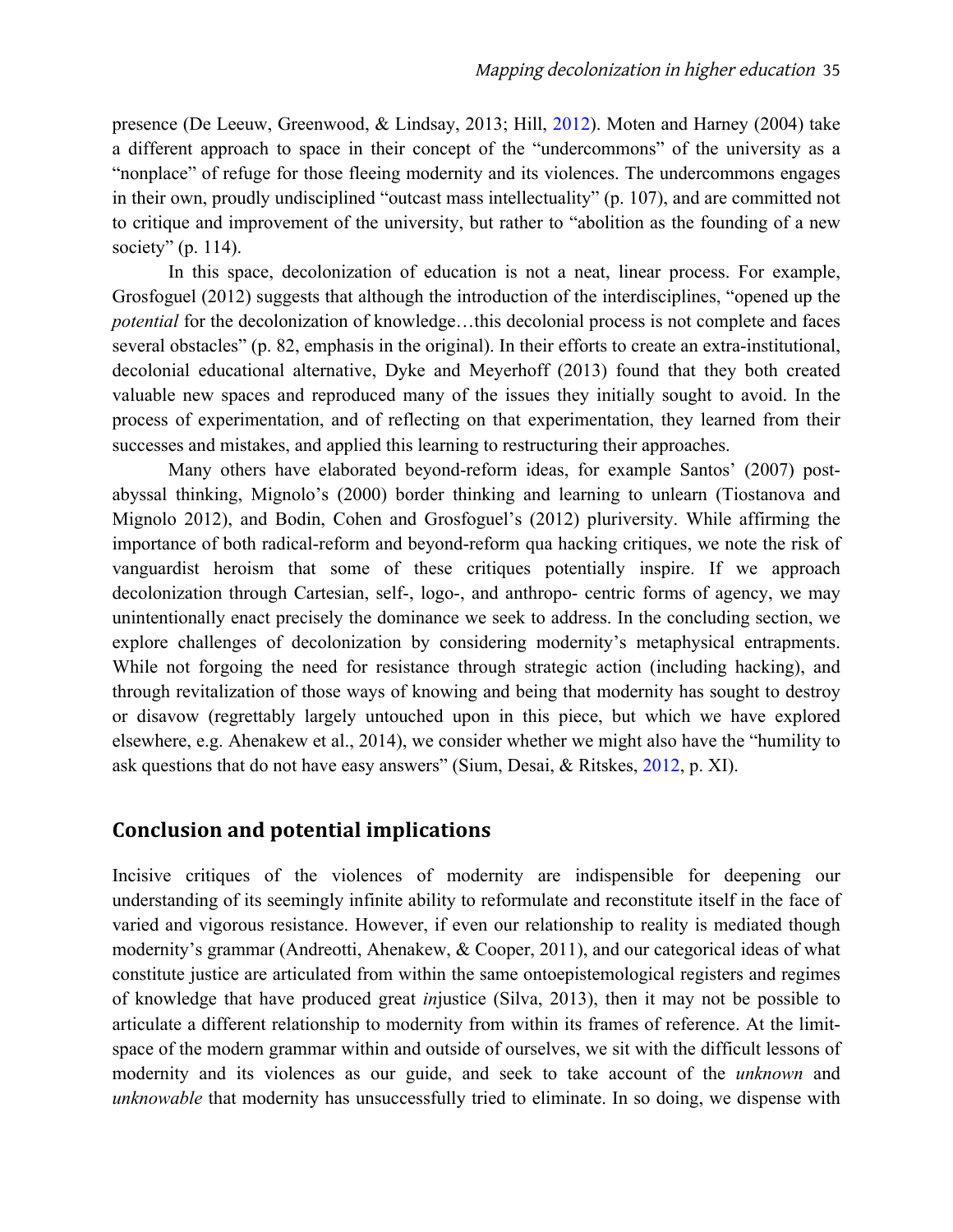what Scott (2004) described as "the confident hubris of teleologies that extract the future seamlessly from the past" (p. 210). Indeed, to propose a singular, or even a preferred vision of a decolonized future would be to ignore "how future-directed notions of progress, betterment and modernity have been and remain so foundational to colonial ontology" (Baldwin, 2012, p. 181; see also: Tuck & Yang, [2012\)](http://decolonization.org/index.php/des/article/view/18630/15554).

However, we are nonetheless highly aware of our ongoing pedagogical obligations to address modernity's violence and its unsustainability. As Gaztambide-Fernández [\(2012](http://decolonization.org/index.php/des/article/view/18633/15557)) suggests, "educators are called upon to play a central role in constructing the conditions for a different kind of encounter, an encounter that both opposes ongoing colonization and that seeks to heal the social, cultural, and spiritual ravages of colonial history" (p. 42). Given this, we would like to conclude by offering the following open-ended questions:

What would an approach to education look like that takes seriously the pedagogical task of addressing the foreclosures that hide how modernity's shadow is produced in order to subsidize its shine? As students both face the depths of this violence, and participate in its reproduction, how can we ethically address their affective responses, such as fear, anger, guilt, and resentment about the loss of certainty, innocence, status, and security? Is Spivak's (2004) notion of education as an "uncoercive rearrangement of desires" (p. 526) really feasible?

What would academic writing look like that acknowledges but goes beyond, or does not rely solely on, modern representation, its supremacy of universal reason, and the explanations it produces according to our "dear social categories" (Silva, 2013, p. 44)? What other vocabularies, media, and collective spaces might enable us to change our relationship to modern modes of signification (e.g. logocentrism, anthropocentrism, allochronism)? How do we balance this with the demand to make ourselves intelligible to the institutions and social relations within which we operate?

We agree with Sium, Desai and Ritskes ([2012\)](http://decolonization.org/index.php/des/article/view/18638/15564) that, "There is power in questions and questioning, in being able to live in the understanding that not everything is known or knowable" (p. XI). Yet, in education, the righting of wrongs is often understood as dependent on more knowledge and better analyses. The assumption may be that, with more and better information, we will be able to engineer something to right the wrongs we have identified. But what if these wrongs are not a result of ignorance but of something more collective and much deeper that we are all implicated in? What if the 'righting of wrongs' requires some wronging of perceived rights, like: displacing ourselves from the center of the world; interrupting our desires to look, feel and 'do' good; exposing the source and connections between our fears, desires, and denials; letting go of our fantasies of certainty, comfort, security, and control; recognizing and affirming (rather than disavowing) that we are already "entangled, vulnerable, open, non-full, more than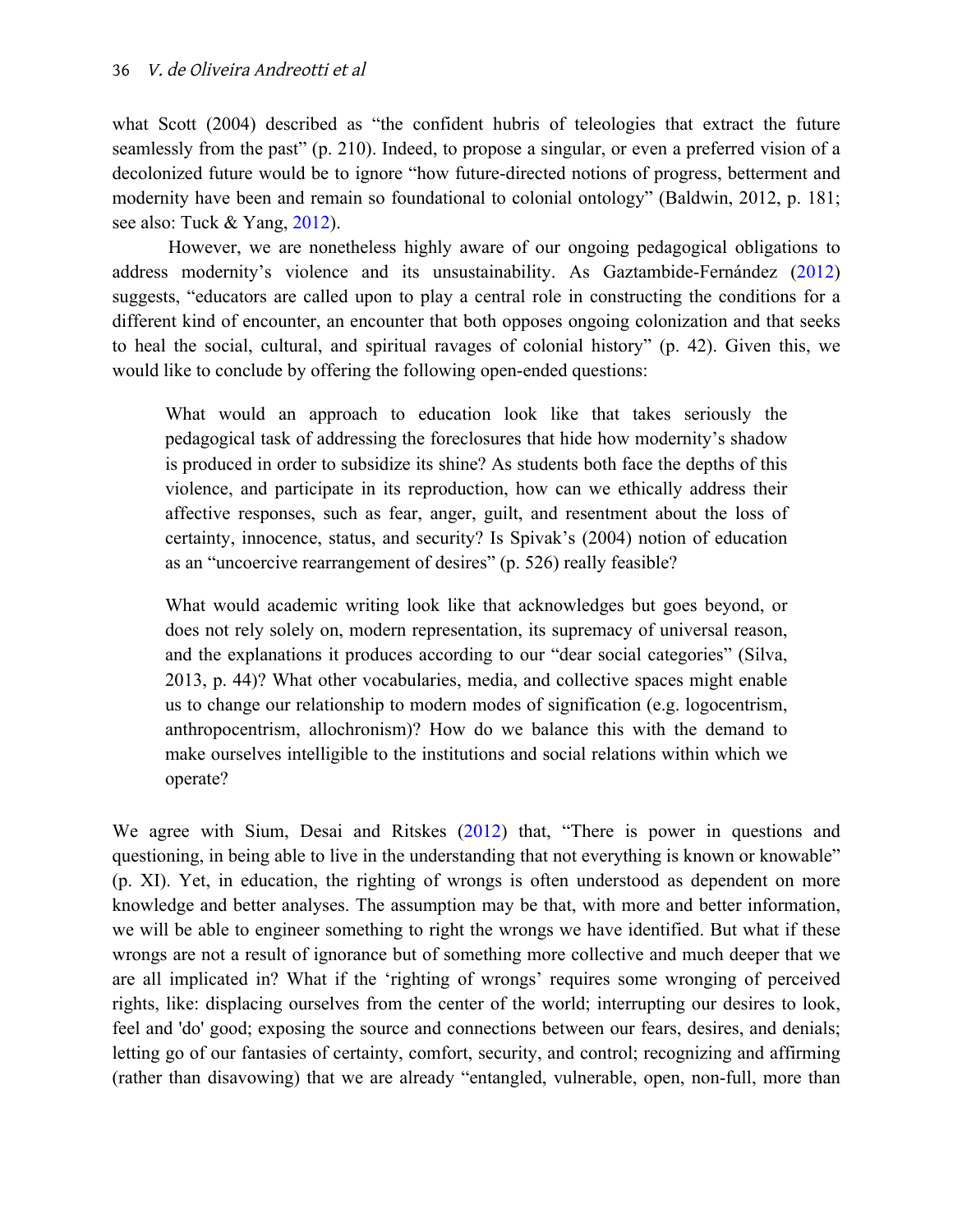and less than" ourselves (Moten, [2014\)](https://vimeo.com/100330139); and reaching the edge of our knowing and being - and jumping with our eyes closed. What would decolonization look like, then?

## **Acknowledgements**

We are grateful to the Academy of Finland for the support provided for the completion of this article through the project 'Ethical Internationalism in Higher Education in Times of Crises'.

## **References**

- Ahenakew, C., Andreotti, V. D. O., Cooper, G., & Hireme, H. (2014). Beyond epistemic provincialism: De-provincializing Indigenous resistance. *AlterNative: An International Journal of Indigenous Peoples, 10*(3), 216-231.
- Ahmed, S. (2012). *On being included: Racism and diversity in institutional life*. Durham, NC: Duke University Press.
- Alexander, J. (2005). *Pedagogies of crossing: Meditations on feminism, sexual politics, memory, and the sacred.* Durham, NC: Duke University Press.
- Alfred, T. (2004). Warrior scholarship: Seeing the university as a ground of contention. In D. A. Mihesuah & A. C. Wilson (Eds.), *Indigenizing the academy: Transforming scholarship and empowering communities,* (pp. 89-99)*.* Lincoln, NE: University of Nebraska Press.
- Andreotti, V. (2014a). Actionable curriculum theorizing. *The Journal of the American Association for the Advancement of Curriculum Studies*, *10*, 1-10.
- Andreotti, V. (2014b). Conflicting epistemic demands in poststructuralist and postcolonial engagements with questions of complicity in systemic harm. *Educational Studies*, *50*(4), 378-397.
- Andreotti, V., Ahenakew, C., & Cooper, G. (2011). Epistemological pluralism: Challenges for higher education. *AlterNative Journal, 7*(1), 40–50.
- Baldwin, A. (2012). Whiteness and futurity: Toward a research agenda. *Progress in Human Geography, 36*(2), 172-187.
- Bonilla-Silva, E. & Forman, T. A. (2000). "I'm not a racist but…": Mapping white college students' racial ideology in the USA. *Discourse & Society, 11*(1), 50-85.
- Boidin, C., Cohen, J., & Grosfoguel, R. (2012). Introduction: From university to pluriversity: A decolonial approach to the present crisis of western universities. *Human Architecture: Journal of the Sociology of Self-Knowledge, 10*(1), 2-8.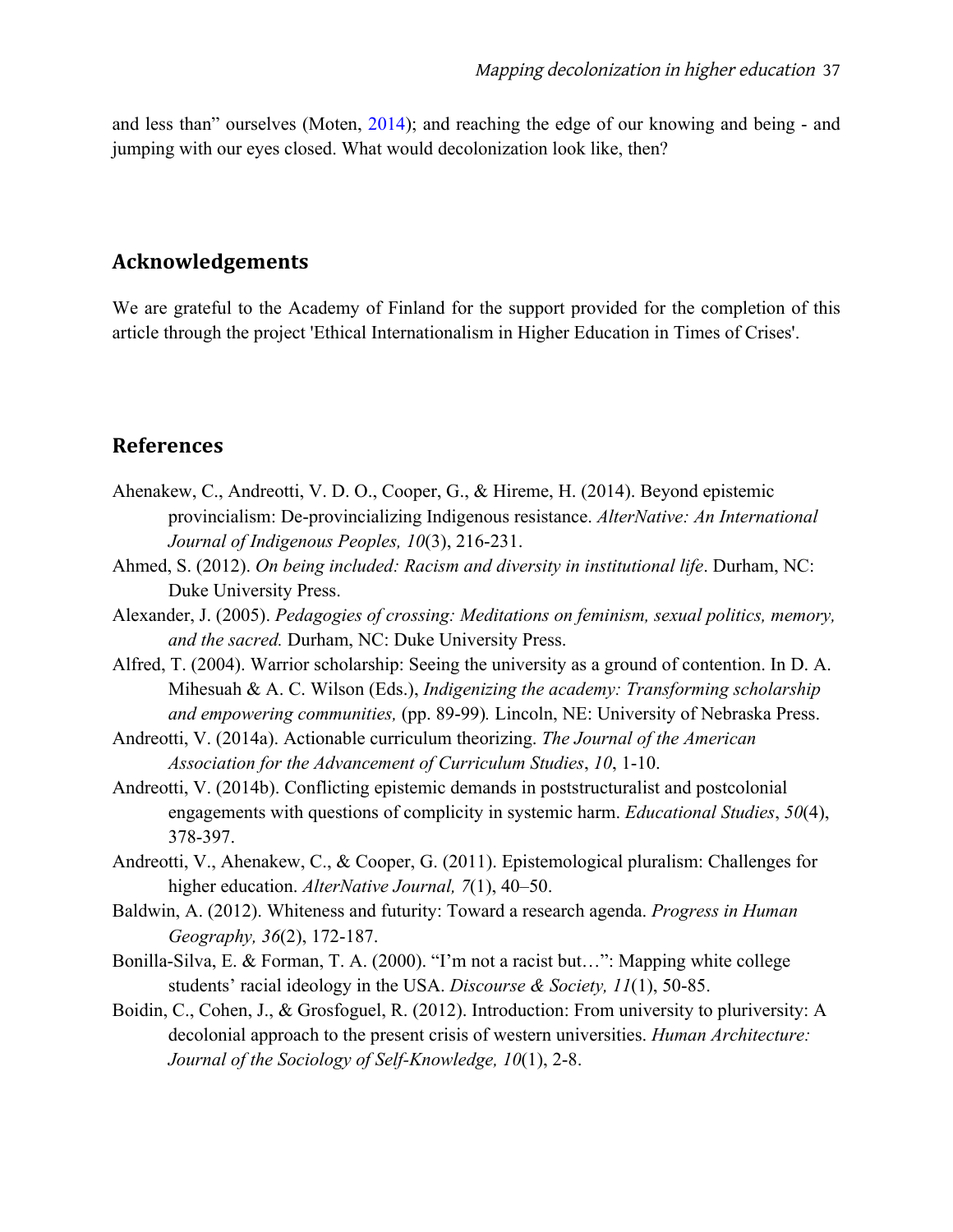- Bunda, T., Zipin, L., & Brennan, M. (2012). Negotiating university 'equity' from Indigenous standpoints: A shaky bridge. *International Journal of Inclusive Education*, *16*(9), 941- 957.
- Chatterjee, P., & Maira, S. (2014). *The imperial university: Academic repression and scholarly dissent*. Minneapolis: University of Minnesota Press.
- Corntassel, J. (2011, January 12). Indigenizing the academy: Insurgent education and the roles of Indigenous intellectuals. *Federation for the Humanities and Social Sciences Blog.* Retrieved from: http://www.ideas-idees.ca/blog/indigenizing-academy-insurgenteducation-and-roles-indigenous-intellectuals
- Coulthard, G. (2014). *Red skin, white masks: Rejecting the colonial politics of recognition.* Minneapolis, MN: University of Minnesota Press.
- de Leeuw, S., Greenwood, M., & Lindsay, N. (2013). Troubling good intentions. *Settler Colonial Studies, 3*(3-4), 381-394.
- Dyke, E., & Meyerhoff, E. (2013). An experiment in 'radical' pedagogy and study: On the subtle infiltrations of 'normal' education. *Journal of Curriculum Theorizing*, *29*(2), 267-280.
- Ferguson, R. A. (2012). *The reorder of things: The university and its pedagogies of minority difference*. Minneapolis: University of Minnesota Press.
- Gaztambide-Fernández, R. [\(2012](http://decolonization.org/index.php/des/article/view/18633/15557)). Decolonization and the pedagogy of solidarity. *Decolonization: Indigeneity, Education & Society*, *1*(1), 41-67.
- Grande, S. (2008). Red pedagogy: The un-methodology. In N.K. Dennzin, Y.S. Lincoln, & L.Tuhiwai Smith (Eds.) *Handbook of Critical and Indigenous Methodologies* (pp. 223-253). Los Angeles: Sage.
- Grosfoguel, R. (2012). The dilemmas of ethnic studies in the United States: Between liberal multiculturalism, identity politics, disciplinary colonization, and decolonial epistemologies. *Human Architecture: Journal of the Sociology of Self-Knowledge*, *10*(1), 81-89.
- Harding, S. (Ed.). (2011). *The postcolonial science and technology studies reader*. Durham: Duke University Press.
- Harper, S. R. (2010). An anti-deficit achievement framework for research on students of color in STEM. *New Directions for Institutional Research* (148), 63-74.
- Hill, E. (2012). A critique of the call to "Always Indigenize!". *Peninsula: A Journal of Relational Politics*, *2*(1). Retrieved from: http://journals.uvic.ca/index.php/peninsula/article/view/11513/321
- Hoofd, I. M. (2012). *Ambiguities of activism: Alter-globalism and the imperatives of speed*. Routledge.
- King, T. L. (2013). In the clearing: Black female bodies, space and settler colonial landscapes. Unpublished doctoral dissertation. College Park: The University of Maryland.
- Kuokkanen, R. (2008). What is hospitality in the Academy? Epistemic ignorance and the (im)possible gift'. *Review of Education, Pedagogy, and Cultural Studies, 30*(1), 60-82.
- Lawrence, B., & Dua, E. (2005). Decolonizing antiracism. *Social Justice*, *3*(102), 120-143.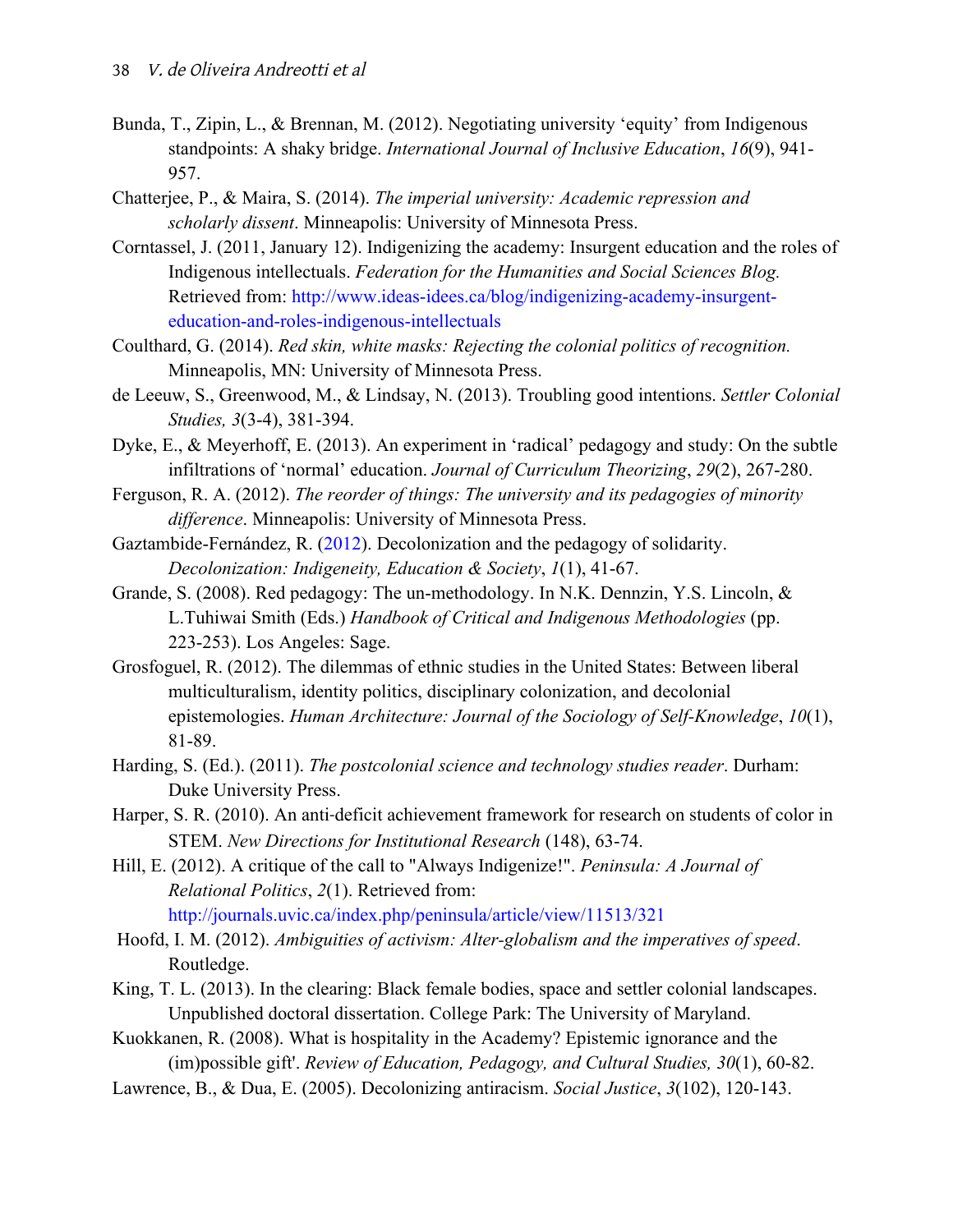Maldonado-Torres, N. (2007). On the coloniality of being. *Cultural Studies, 21*(2-3), 240-270.

Marez, C. (2014). Seeing in the red: Looking at student debt. *American Quarterly*, *66*(2), 261- 281.

Melamed, J. (2014). Dangerous associations. *American Quarterly*, *66*(2), 289-300.

Mendelson, M. (2006). The geography of Aboriginal education attainment, *Aboriginal Peoples and postsecondary education in Canada* (pp. 15-23). Ottawa, ON: Caledon Institute of Social Policy. Retrieved from http://www.turtleisland.org/education/abedalta.pdf

Mignolo, W. (2000a). *Local histories/global designs: Coloniality, subaltern knowledges, and border thinking.* Princeton, NJ: Princeton University Press.

Mignolo, W. (2000b). The many faces of cosmo-polis: Border thinking and critical cosmopolitanism. *Public Culture*, *12*(3), 721-748.

Mignolo, W. (2011). *The darker side of western modernity: Global futures, decolonial options*. Durham: Duke University Press.

Moten, F. (2014). Wykład prof. Freda Motena: Performans i "czarność" [Video file]. Retrieved from: https://vimeo.com/100330139

Moten, F., & Harney, S. (2004). The university and the undercommons: Seven theses. *Social Text*, *22*(2), 101-115.

Newhouse, D. (2008). Ganigonhi:oh. The good mind meets the academy. *Canadian Journal of Native Education, 31*(1), 184-197.

Paulston, R. G. (2009). Mapping comparative education after postmodernity. In R. Cowen and A.M. Kazamias (eds), *International Handbook of Comparative Education* (pp. 965-990). Springer Science.

Paulston, R. G., & Liebman, M. (1994). An invitation to postmodern social cartography. *Comparative Education Review, 38*(2), 215-232.

Pidgeon, M. (2008). Pushing against the margins: Indigenous theorizing of "success" and retention in higher education. *Journal of College Student Retention: Research, Theory and Practice, 10*(3), 339-360.

Rodríguez, D. (2012). Racial/colonial genocide and the "neoliberal academy": In excess of a problematic. *American Quarterly*, *64*(4), 809-813.

Roy, A. (2006). Praxis in the time of empire. *Planning Theory*, *5*(1), 7-29.

Said, E. (1978). *Orientalism.* New York: Knopf.

Scott, D. (2004). *Conscripts of modernity: The tragedy of colonial enlightenment*. Durham, NC: Duke University Press.

Sharma, N., & Wright, C. (2008). Decolonizing resistance, challenging colonial states. *Social Justice*, 120-138.

Silva, D. F. D. (2007). *Toward a global idea of race*. Minneapolis, MN: University Of Minnesota Press.

Silva, D. F. D. (2009). Outline of a global political subject: Reading Evo Morales's election as a (post-) colonial event. *Seattle Journal for Social Justice, 8*(1), 25-49.